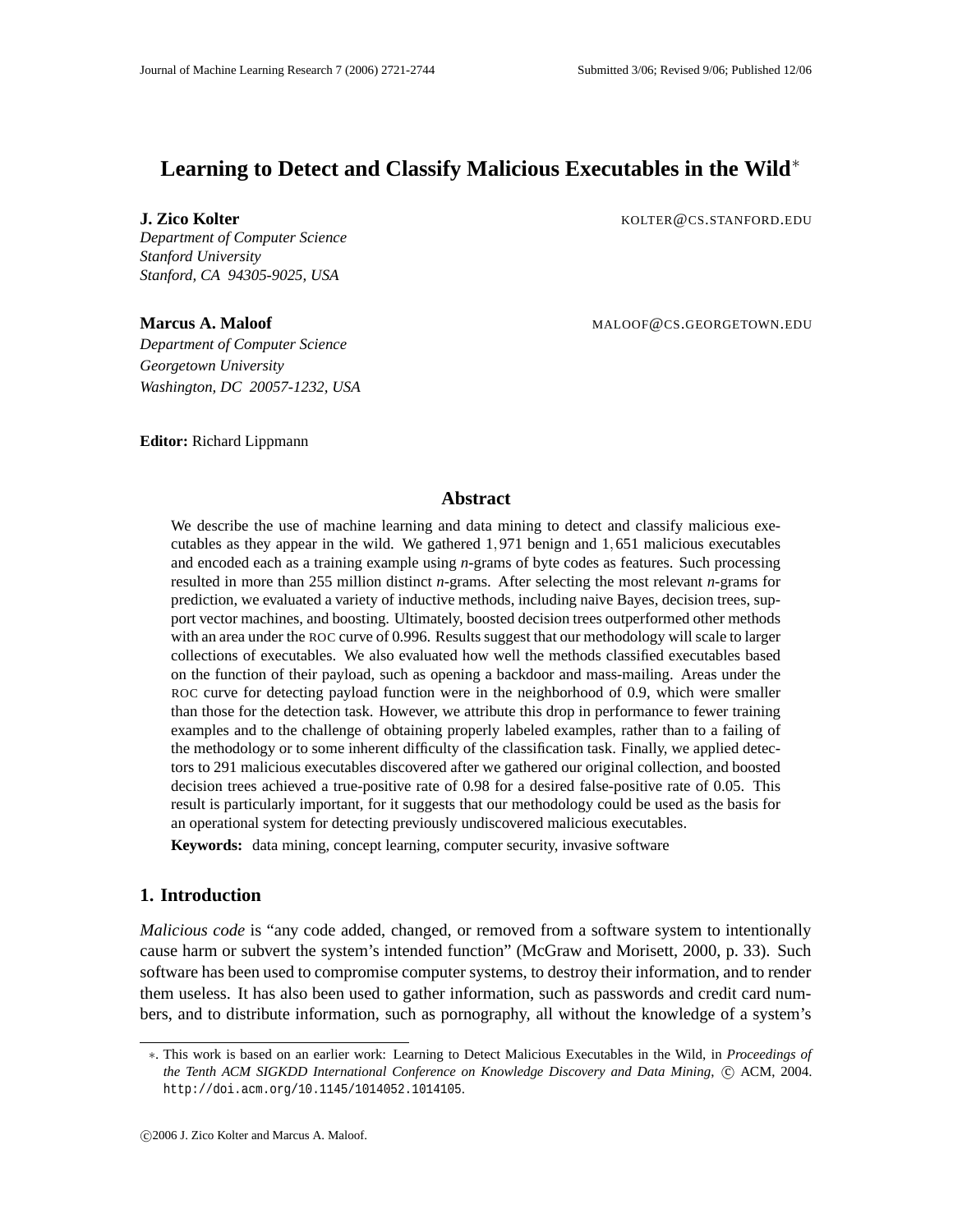users. As more and more novice users obtain sophisticated computers with high-speed connections to the Internet, the potential for further abuse is great.

Malicious executables generally fall into three categories based on their transport mechanism: viruses, worms, and Trojan horses. Viruses inject malicious code into existing programs, which become "infected" and, in turn, propagate the virus to other programs when executed. Viruses come in two forms, either as an infected executable or as a virus loader, a small program that only inserts viral code. Worms, in contrast, are self-contained programs that spread over a network, usually by exploiting vulnerabilities in the software running on the networked computers. Finally, Trojan horses masquerade as benign programs, but perform malicious functions. Malicious executables do not always fit neatly into these categories and can exhibit combinations of behaviors.

Excellent technology exists for detecting known malicious executables. Software for virus detection has been quite successful, and programs such as McAfee Virus Scan and Norton AntiVirus are ubiquitous. Indeed, Dell recommends Norton AntiVirus for all of its new systems. Although these products use the word *virus* in their names, they also detect worms and Trojan horses.

These programs search executable code for known patterns, and this method is problematic. One shortcoming is that we must obtain a copy of a malicious program before extracting the pattern necessary for its detection. Obtaining copies of new or unknown malicious programs usually entails them infecting or attacking a computer system.

To complicate matters, writing malicious programs has become easier: There are virus kits freely available on the Internet. Individuals who write viruses have become more sophisticated, often using mechanisms to change or obfuscate their code to produce so-called *polymorphic viruses* (Anonymous, 2003, p. 339). Indeed, researchers have recently discovered that simple obfuscation techniques foil commercial programs for virus detection (Christodorescu and Jha, 2003). These challenges have prompted some researchers to investigate learning methods for detecting new or unknown viruses, and more generally, malicious code.

Our previous efforts to address this problem (Kolter and Maloof, 2004) resulted in a fielded prototype, built using techniques from machine learning (e.g., Mitchell, 1997) and data mining (e.g., Hand et al., 2001). The Malicious Executable Classification System (MECS) currently detects unknown malicious executables "in the wild," that is, as they would appear undetected on a user's hard drive, without preprocessing or removing any obfuscation. To date, we have gathered 1,971 system and non-system executables, which we will refer to as "benign" executables, and 1,651 malicious executables with a variety of transport mechanisms and payloads (e.g., key-loggers and backdoors). Although all were for the Windows operating system, it is important to note that our approach is not restricted to this operating system.

We extracted byte sequences from the executables, converted these into *n*-grams, and constructed several classifiers: IB*k*, naive Bayes, support vector machines (SVMs), decision trees, boosted naive Bayes, boosted SVMs, and boosted decision trees. In this domain, there is an issue of unequal but unknown costs of misclassification error, so we evaluated the methods using receiver operating characteristic (ROC) analysis (Swets and Pickett, 1982), using area under the ROC curve as the performance metric. Ultimately, boosted decision trees outperformed all other methods with an area under the curve of 0.996.

We delivered MECS to the MITRE Corporation, the sponsors of this project, as a research prototype, and it is being used in an operational environment. Users interact with MECS through a command line. They can add new executables to the collection, update learned models, display ROC curves, and produce a single classifier at a specific operating point on a selected ROC curve.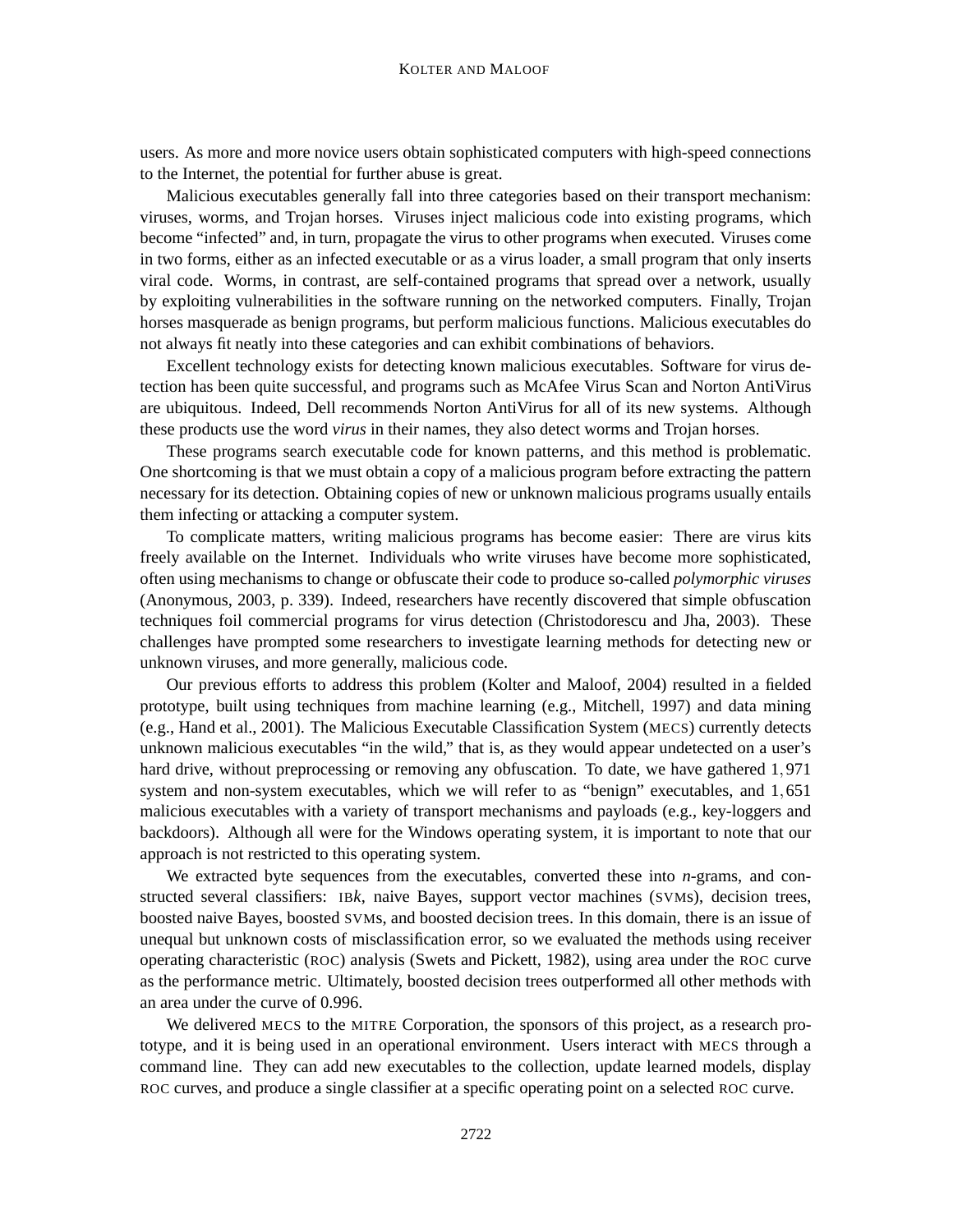In this paper, we build upon our previous work (Kolter and Maloof, 2004) by presenting results that suggest our estimates of the detection rate for malicious executables hold in an operational environment. To show this, we built classifiers from our entire collection, which we gathered early in the summer of 2003. We then applied all of the classifiers to 291 malicious executables discovered after we gathered our collection. Detection rates for three different false-positive rates corresponded to results we obtained through experimentation. Boosted decision trees, for example, achieved a detect rate of 0.97 for a desired false-positive rate of 0.05.

We also present results suggesting that one can use our methodology to classify malicious executables based on their payload's function. For example, from 520 malicious executables containing a mass-mailer, we were able to build a detector for such executables that achieved an area under the ROC curve of about 0.9. Results were similar for detecting malicious executables that open backdoors and that load viruses.

With this paper, we make three main contributions. We show how to use established methods of text classification to detect and classify malicious executables. We present empirical results from an extensive study of inductive methods for detecting and classifying malicious executables in the wild. We show that the methods achieve high detection rates, even on completely new, previously unseen malicious executables, which suggests this approach complements existing technologies and could serve as the basis for an operational system.

In the three sections that follow, we describe related work, our data collection, and the methods we applied. Then, in Sections 5–7, we present empirical results from three experiments. The first involved detecting malicious executables; the second, classifying malicious executables based on the function of their payload; and the third, evaluating fully trained methods on completely new, previously unseen malicious executables. Finally, before making concluding remarks, we discuss in Section 8 our results, challenges we faced, and other approaches we considered.

#### **2. Related Work**

There have been few attempts to use machine learning and data mining for the purpose of identifying new or unknown malicious code (e.g., Lo et al., 1995; Kephart et al., 1995; Tesauro et al., 1996; Schultz et al., 2001; Kolter and Maloof, 2004). These have concentrated mostly on PC viruses (Lo et al., 1995; Kephart et al., 1995; Tesauro et al., 1996; Schultz et al., 2001), thereby limiting the utility of such approaches to a particular type of malicious code and to computer systems running Microsoft's Windows operating system. Such efforts are of little direct use for computers running the UNIX operating system, for which viruses pose little threat. However, the methods proposed are general, meaning that they could be applied to malicious code for any platform, and presently, malicious code for the Windows operating system poses the greatest threat, mainly because of its ubiquity.

In an early attempt, Lo et al. (1995) conducted an analysis of several programs—evidently by hand—and identified *telltale signs*, which they subsequently used to filter new programs. While they attempted to extract patterns or signatures for identifying any class of malicious code, they presented no experimental results suggesting how general or extensible their approach might be. Researchers at IBM's T.J. Watson Research Center have investigated neural networks for virus detection (Kephart et al., 1995) and have incorporated a similar approach for detecting boot-sector viruses into IBM's Anti-virus software (Tesauro et al., 1996).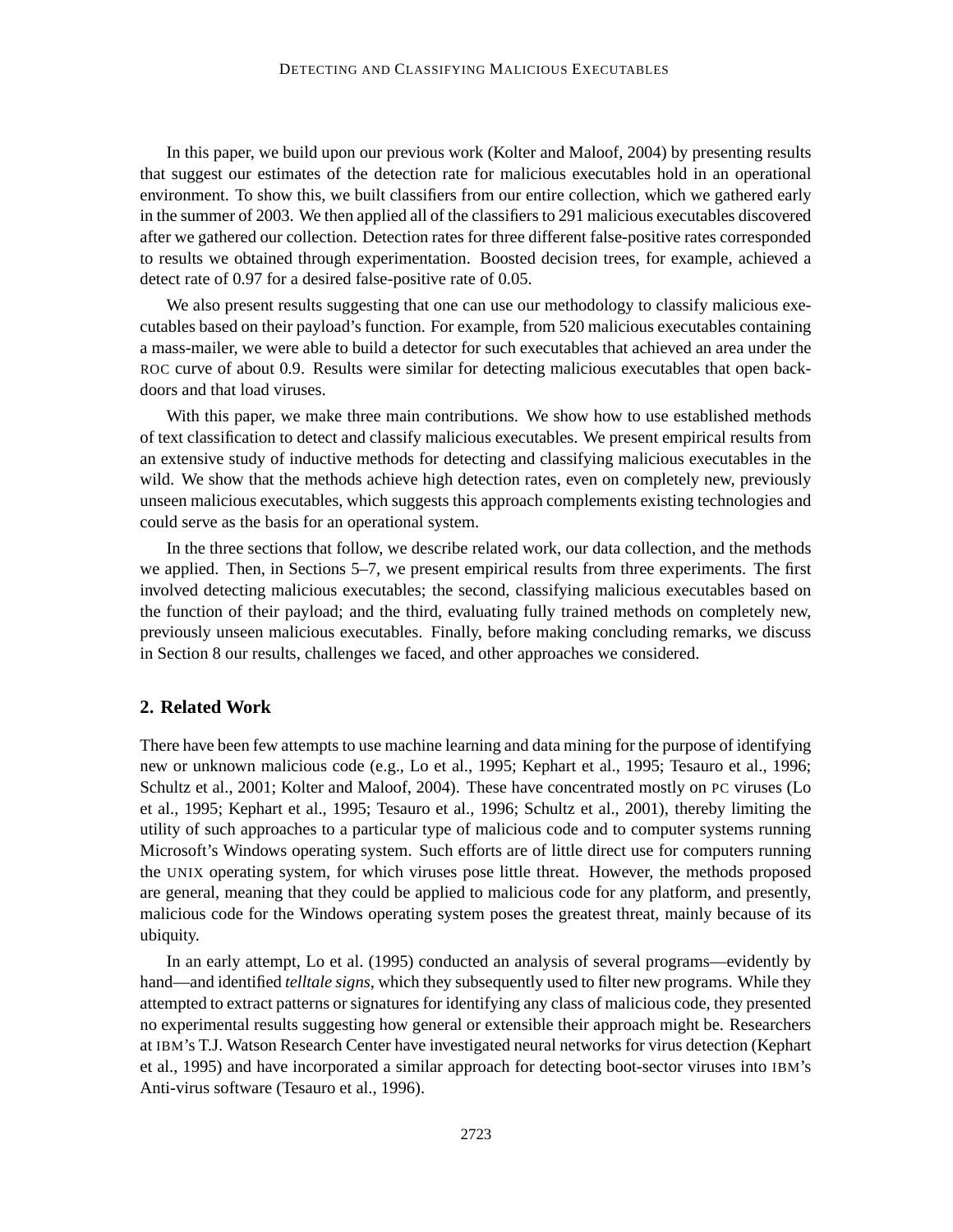#### KOLTER AND MALOOF

| Method                         | <b>TP</b> Rate | <b>FP</b> Rate | Accuracy $(\% )$ |
|--------------------------------|----------------|----------------|------------------|
| $Signature + hexdump$          | 0.34           | 0.00           | 49.31            |
| $RIPPER + DLLS$ used           | 0.58           | 0.09           | 83.61            |
| $RIPPER + DLL$ function used   | 0.71           | 0.08           | 89.36            |
| $RIPPER + DLL$ function counts | 0.53           | 0.05           | 89.07            |
| Naive Bayes $+$ strings        | 0.97           | 0.04           | 97.11            |
| Voting Naive Bayes + hexdump   | 0.98           | 0.06           | 96.88            |

Table 1: Results from the study conducted by Schultz et al. 2001.

More recently, instead of focusing on boot-sector viruses, Schultz et al. (2001) used data mining methods, such as naive Bayes, to detect malicious code. The authors collected 4,301 programs for the Windows operating system and used McAfee Virus Scan to label each as either malicious or benign. There were 3,301 programs in the former category and 1,000 in the latter. Of the malicious programs, 95% were viruses and 5% were Trojan horses. Furthermore, 38 of the malicious programs and 206 of the benign programs were in the Windows Portable Executable (PE) format.

For feature extraction, the authors used three methods: binary profiling, string sequences, and so-called *hex dumps*. The authors applied the first method to the smaller collection of 244 executables in the Windows PE format and applied the second and third methods to the full collection.

The first method extracted three types of resource information from the Windows executables: (1) a list of Dynamically Linked Libraries (DLLs), (2) function calls from the DLLs, and (3) the number of different system calls from each DLL. For each resource type, the authors constructed binary feature vectors based on the presence or absence of each in the executable. For example, if the collection of executables used ten DLLs, then they would characterize each as a binary vector of size ten. If a given executable used a DLL, then they would set the entry in the executable's vector corresponding to that DLL to one. This processing resulted in 2,229 binary features, and in a similar manner, they encoded function calls and their number, resulting in 30 integer features.

The second method of feature extraction used the UNIX strings command, which shows the printable strings in an object or binary file. The authors formed training examples by treating the strings as binary attributes that were either present in or absent from a given executable.

The third method used the hexdump utility (Miller, 1999), which is similar to the UNIX octal dump ( $od -x$ ) command. This printed the contents of the executable file as a sequence of hexadecimal numbers. As with the printable strings, the authors used two-byte words as binary attributes that were either present or absent.

After processing the executables using these three methods, the authors paired each extraction method with a single learning algorithm. Using five-fold cross-validation, they used RIPPER (Cohen, 1995) to learn rules from the training set produced by binary profiling. They used naive Bayes to estimate probabilities from the training set produced by the strings command. Finally, they used an ensemble of six naive-Bayesian classifiers on the hexdump data by training each on one-sixth of the lines in the output file. The first learned from lines  $1, 6, 12, \ldots$ ; the second, from lines  $2, 7, 13$ , . . . ; and so on. As a baseline method, the authors implemented a signature-based scanner by using byte sequences unique to the malicious executables.

The authors concluded, based on true-positive (TP) rates, that the voting naive-Bayesian classifier outperformed all other methods, which appear with false-positive (FP) rates and accuracies in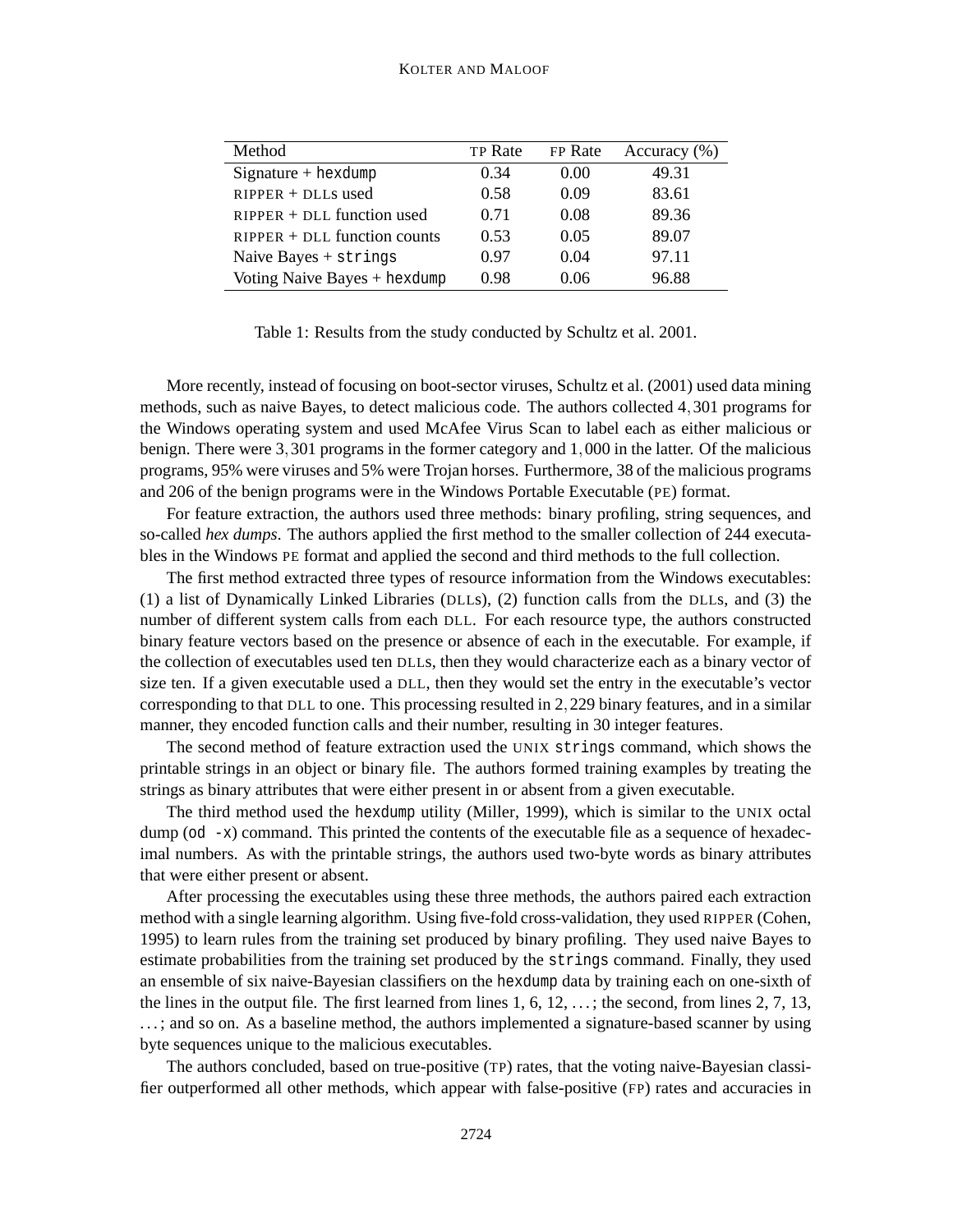Table 1. The authors also presented ROC curves (Swets and Pickett, 1982), but did not report the areas under these curves. Nonetheless, the curve for the single naive Bayesian classifier appears to dominate that of the voting naive Bayesian classifier in most of the ROC space, suggesting that the best performing method was actually naive Bayes trained with strings.

However, as the authors discuss, one must question the stability of DLL names, function names, and string features. For instance, one may be able to compile a source program using another compiler to produce an executable different enough to avoid detection. Programmers often use methods to obfuscate their code, so a list of DLLs or function names may not be available.

The authors paired each feature extraction method with a learning method, and as a result, RIPPER was trained on a much smaller collection of executables than were naive Bayes and the ensemble of naive-Bayesian classifiers. Although results were generally good, it would have been interesting to know how the learning methods performed on all data sets. It would have also been interesting to know if combining all features (i.e., strings, bytes, functions) into a single training example and then selecting the most relevant would have improved the performance of the methods.

There are other methods of guarding against malicious code, such as *object reconciliation* (Anonymous, 2003, p. 370), which involves comparing current files and directories to past copies; one can also compare cryptographic hashes. One can also audit running programs (Soman et al., 2003) and statically analyze executables using predefined malicious patterns (Christodorescu and Jha, 2003). These approaches are not based on data mining, although one could imagine the role such techniques might play.

Researchers have also investigated classification methods for the determination of software authorship. Most notorious in the field of authorship are the efforts to determine whether Sir Frances Bacon wrote works attributed to Shakespeare (Durning-Lawrence, 1910), or who wrote the twelve disputed Federalist Papers, Hamilton or Madison (Kjell et al., 1994). Recently, similar techniques have been used in the relatively new field of *software forensics* to determine program authorship (Spafford and Weeber, 1993). Gray et al. (1997) wrote a position paper on the subject of authorship, whereas Krsul (1994) conducted an empirical study by gathering code from programmers of varying skill, extracting software metrics, and determining authorship using discriminant analysis. There are also relevant results published in the literature pertaining to the plagiarism of programs (Aiken, 1994; Jankowitz, 1988), which we will not survey here.

Krsul (1994) collected 88 programs written in the C programming language from 29 programmers at the undergraduate, graduate, and faculty levels. He then extracted 18 layout metrics (e.g., indentation of closing curly brackets), 15 style metrics (e.g., mean line length), and 19 structure metrics (e.g., percentage of int function definitions). On average, Krsul determined correct authorship 73% of the time. Interestingly, of the 17 most experienced programmers, he was able to determine authorship 100% of the time. The least experienced programmers were the most difficult to classify, presumably because they had not settled into a consistent style. Indeed, they "were surprised to find that one [programmer] had varied his programming style considerably from program to program in a period of only two months" (Krsul and Spafford, 1995, §5.1).

While interesting, it is unclear how much confidence we should have in these results. Krsul (1994) used 52 features and only one or two examples for each of the 20 classes (i.e., the authors). This seems underconstrained, especially when rules of thumb suggest that one needs ten times more examples than features (Jain et al., 2000). On the other hand, it may also suggest that one simply needs to be clever about what constitutes an example. For instance, one could presumably use functions as examples rather than programs, but for the task of determining authorship of malicious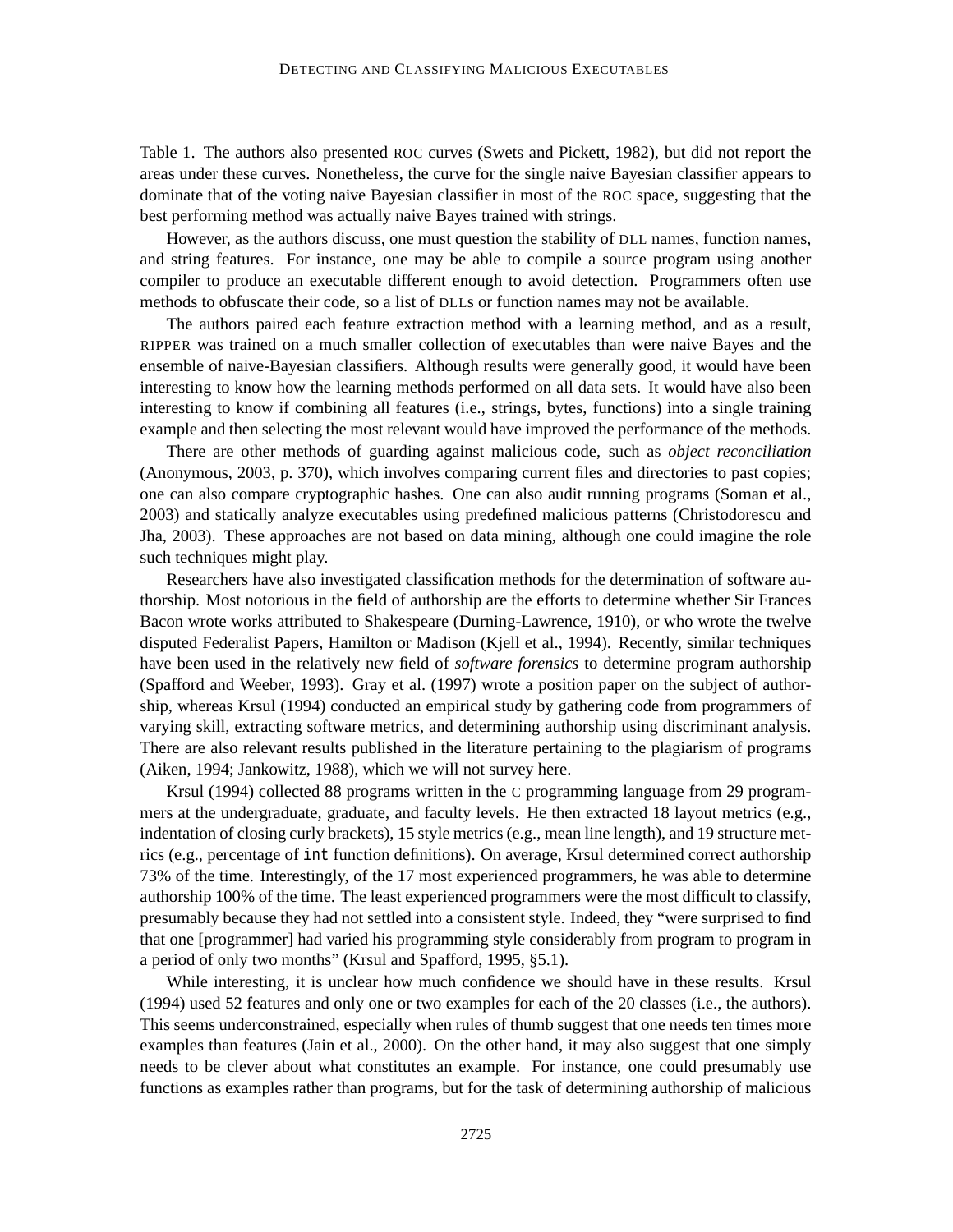programs, it is unclear whether such data would be possible to collect or if it even exists. Fortunately, as we discuss in the next section, a lack of data was not a problem for our project.

## **3. Data Collection**

As stated previously, the data for our study consisted of 1,971 benign executables and 1,651 malicious executables. All were in the Windows PE format. We obtained benign executables from all folders of machines running the Windows 2000 and XP operating systems. We gathered additional applications from SourceForge (http://sourceforge.net) and download.com (http://www.download.com).

We obtained virus loaders, worms, and Trojan horses from the Web site VX Heavens (http: //vx.netlux.org) and from computer-forensic experts at the MITRE Corporation, the sponsors of this project. Some executables were obfuscated with compression, encryption, or both; some were not, but we were not informed which were and which were not. For one small collection, a commercial product for detecting viruses failed to identify 18 of the 114 malicious executables. For the entire collection of 1,651 malicious executables, a commercial program failed to identify 50 as malicious, even though all were known and in the public domain. Note that, for viruses, we examined only the loader programs; we did not include infected executables in our study.

As stated previously, we gathered this collection early in the summer of 2003. Recently, we obtained 291 additional malicious executables from VX Heavens that have appeared after we took our collection. As such, they were not part of our original collection and were not part of our previous study (Kolter and Maloof, 2004). These additional executables were for a real-world, online evaluation, which we motivate and discuss further in Section 7.

We used the hexdump utility (Miller, 1999) to convert each executable to hexadecimal codes in an ASCII format. We then produced *n*-grams, by combining each four-byte sequence into a single term. For instance, for the byte sequence ff 00 ab 3e 12 b3, the corresponding *n*-grams would be ff00ab3e, 00ab3e12, and ab3e12b3. This processing resulted in 255,904,403 distinct *n*-grams. One could also compute *n*-grams from words, something we explored and discuss further in Section 5.2. Using the *n*-grams from all of the executables, we applied techniques from text classification, which we discuss further in the next section.

#### **4. Classification Methodology**

Our overall approach drew techniques from machine learning (e.g., Mitchell, 1997), data mining (e.g., Hand et al., 2001), and, in particular, text classification (e.g., Dumais et al., 1998; Sahami et al., 1998). We used the *n*-grams extracted from the executables to form training examples by viewing each *n*-gram as a Boolean attribute that is either present in (i.e., T) or absent from (i.e., F) the executable. We selected the most relevant attributes (i.e., *n*-grams) by computing the *information gain* (*IG*) for each:

$$
IG(j) = \sum_{v_j \in \{0,1\}} \sum_{C_i} P(v_j, C_i) \log \frac{P(v_j, C_i)}{P(v_j)P(C_i)},
$$

where  $C_i$  is the *i*th class,  $v_j$  is the value of the *j*th attribute,  $P(v_j, C_i)$  is the proportion that the *j*th attribute has the value  $v_j$  in the class  $C_i$ ,  $P(v_j)$  is the proportion that the *j*th *n*-gram takes the value  $v_j$  in the training data, and  $P(C_i)$  is the proportion of the training data belonging to the class  $C_i$ . This measure is also called *average mutual information* (Yang and Pederson, 1997).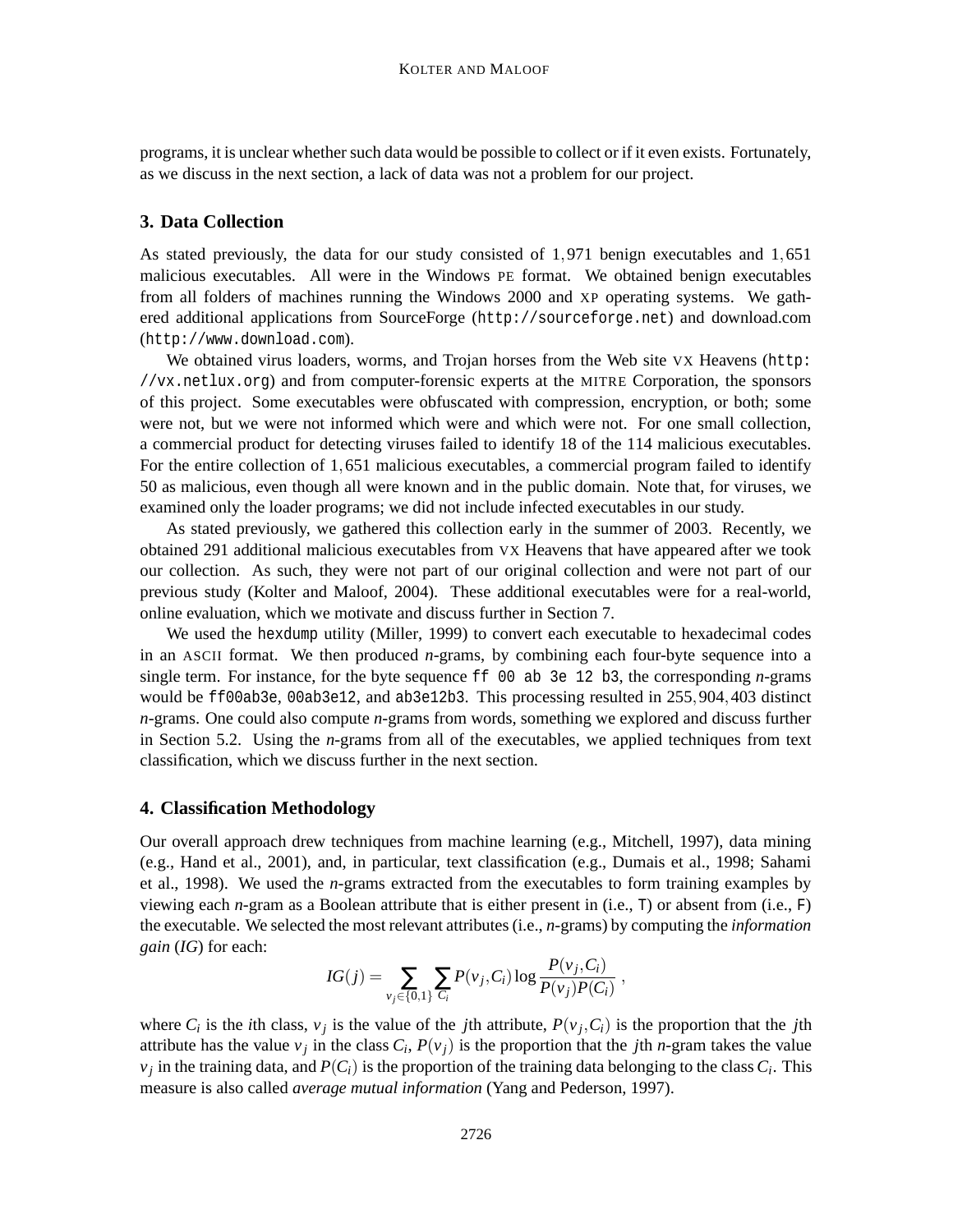We then selected the top  $500$  *n*-grams, a quantity we determined through pilot studies (see Section 5.2), and applied several learning methods, all of which are implemented in the Wakaito Environment for Knowledge Acquisition (WEKA) (Witten and Frank, 2005): IB*k*, naive Bayes, a support vector machine (SVM), and a decision tree. We also "boosted" the last three of these learners, and we discuss each of these methods in the following sections. Since the task is to detect malicious executables, in subsequent discussion, we refer to the malicious class as the positive class and refer to the benign class as the negative class.

#### **4.1 Instance-based Learner**

One of the simplest learning methods is the instance-based (IB) learner (Aha et al., 1991). Its concept description is a collection of training examples or instances. Learning, therefore, is the addition of new examples to the collection. To classify an unknown instance, the performance element finds the example in the collection most similar to the unknown and returns the example's class label as its prediction for the unknown. For Boolean attributes, such as ours, a convenient measure of similarity is the number of values two instances have in common. Variants of this method, such as IB*k*, find the *k* most similar instances and return the majority vote of their class labels as the prediction. Values for *k* are typically odd to prevent ties. Such methods are also known as *nearest neighbor* and k-*nearest neighbors*.

One can estimate a probability distribution from the nearest neighbors and their distances. For ROC analysis, we used the probability of the negative class as a *case rating*, which indicates the degree to which an example is negative. Such ratings paired with the true labels of the test cases are sufficient for estimating an ROC curve (Swets and Pickett, 1982), a matter we discuss further in Section 5.1.

## **4.2 Naive Bayes**

Naive Bayes is a probabilistic method that has a long history in information retrieval and text classification (Maron and Kuhns, 1960). It stores as its concept description the prior probability of each class,  $P(C_i)$ , and the conditional probability of each attribute value given the class,  $P(v_j|C_i)$ . It estimates these quantities by counting in training data the frequency of occurrence of the classes and of the attribute values for each class. Then, assuming conditional independence of the attributes, it uses Bayes' rule to compute the posterior probability of each class given an unknown instance, returning as its prediction the class with the highest such value:

$$
C = \underset{C_i}{\text{argmax}} P(C_i) \prod_j P(v_j|C_i) .
$$

For ROC analysis, we used the posterior probability of the negative class as the case rating.

#### **4.3 Support Vector Machines**

Support vector machines, or SVMs (Boser et al., 1992), have performed well on traditional text classification tasks (Dumais et al., 1998; Joachims, 1998; Sahami et al., 1998), and performed well on ours. The method produces a linear classifier, so its concept description is a vector of weights,  $\vec{w}$ , and an intercept or a threshold, *b*. However, unlike other linear classifiers, such as Fisher's (1936), SVMs use a kernel function to map training data into a higher-dimensioned space so that the problem is linearly separable. It then uses quadratic programming to set  $\vec{w}$  and *b* such that the hyperplane's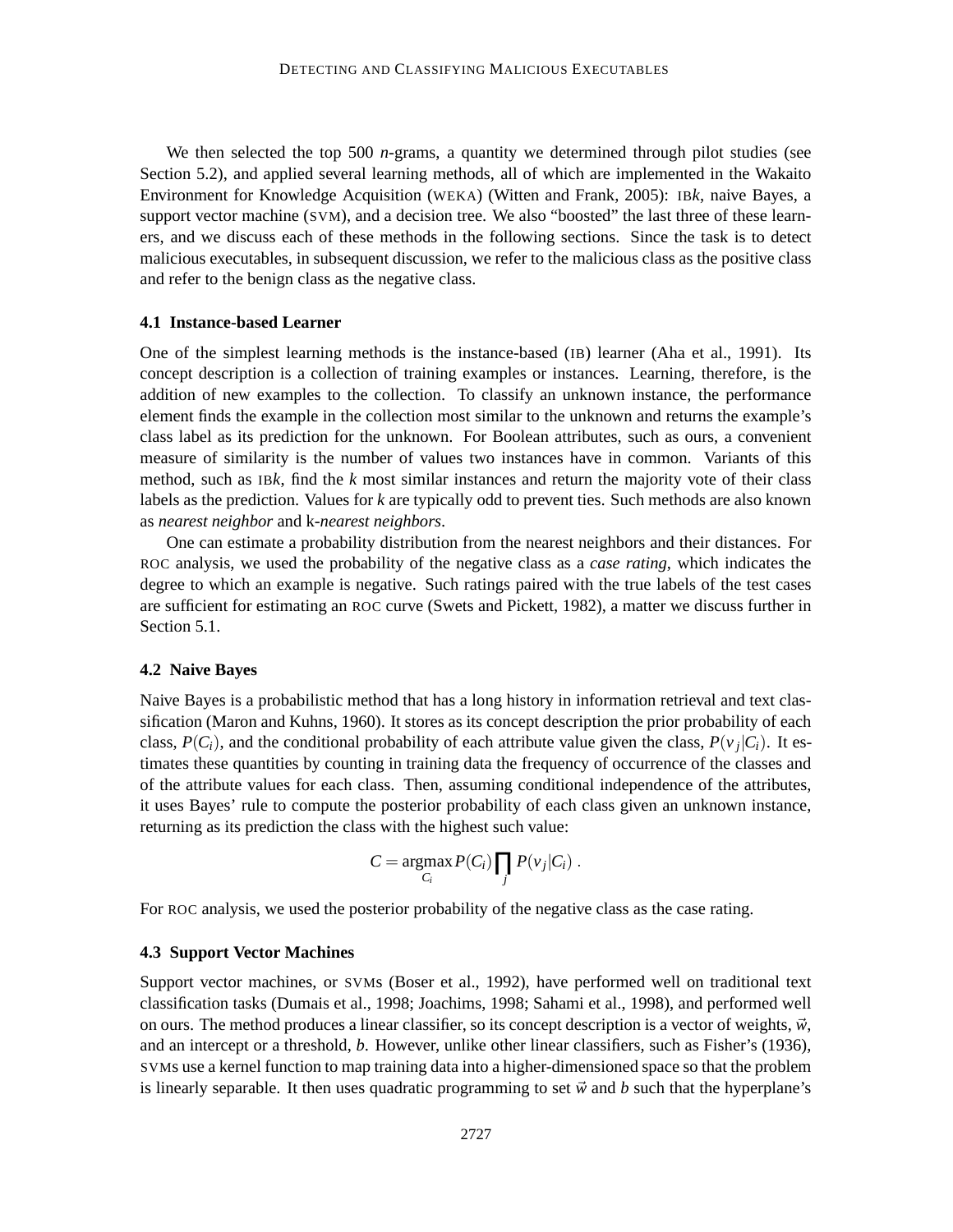margin is optimal, meaning that the distance is maximal from the hyperplane to the closest examples of the positive and negative classes. During performance, the method predicts the positive class if  $\langle \vec{w} \cdot \vec{x} \rangle - b > 0$  and predicts the negative class otherwise. Quadratic programming can be expensive for large problems, but sequential minimal optimization (SMO) is a fast, efficient algorithm for training SVMs (Platt, 1998) and is the one implemented in WEKA (Witten and Frank, 2005). During performance, this implementation computes the probability of each class (Platt, 2000), and for ROC analysis, we used probability of the negative class as the rating.

## **4.4 Decision Trees**

A decision tree is a rooted tree with internal nodes corresponding to attributes and leaf nodes corresponding to class labels. For symbolic attributes, branches leading to children correspond to the attribute's values. The performance element uses the attributes and their values of an instance to traverse the tree from the root to a leaf. It predicts the class label of the leaf node. The learning element builds such a tree by selecting the attribute that best splits the training examples into their proper classes. It creates a node, branches, and children for the attribute and its values, removes the attribute from further consideration, and distributes the examples to the appropriate child node. This process repeats recursively until a node contains examples of the same class, at which point, it stores the class label. Most implementations use the *gain ratio* for attribute selection (Quinlan, 1993), a measure based on the information gain. In an effort to reduce overtraining, most implementations also prune induced decision trees by removing subtrees that are likely to perform poorly on test data. WEKA's J48 (Witten and Frank, 2005) is an implementation of the ubiquitous C4.5 (Quinlan, 1993). During performance, J48 assigns weights to each class, and we used the weight of the negative class as the case rating.

## **4.5 Boosted Classifiers**

Boosting (Freund and Schapire, 1996) is a method for combining multiple classifiers. Researchers have shown that *ensemble methods* often improve performance over single classifiers (Dietterich, 2000; Opitz and Maclin, 1999). Boosting produces a set of weighted models by iteratively learning a model from a weighted data set, evaluating it, and reweighting the data set based on the model's performance. During performance, the method uses the set of models and their weights to predict the class with the highest weight. We used the AdaBoost.M1 algorithm (Freund and Schapire, 1996) implemented in WEKA (Witten and Frank, 2005) to boost SVMs, J48, and naive Bayes. As the case rating, we used the weight of the negative class. Note that we did not apply AdaBoost.M1 to IB*k* because of the high computational expense.

## **5. Detecting Malicious Executables**

With our methodology defined, our first task was to examine how well the learning methods detected malicious executables. We did so by conducting three experimental studies using a standard experimental design. The first was a pilot study to determine the size of words and *n*-grams, and the number of *n*-grams relevant for prediction. With those values determined, the second experiment consisted of applying all of the classification methods to a small collection of executables. The third then involved applying the methodology to a larger collection of executables, mainly to investigate how the approach scales.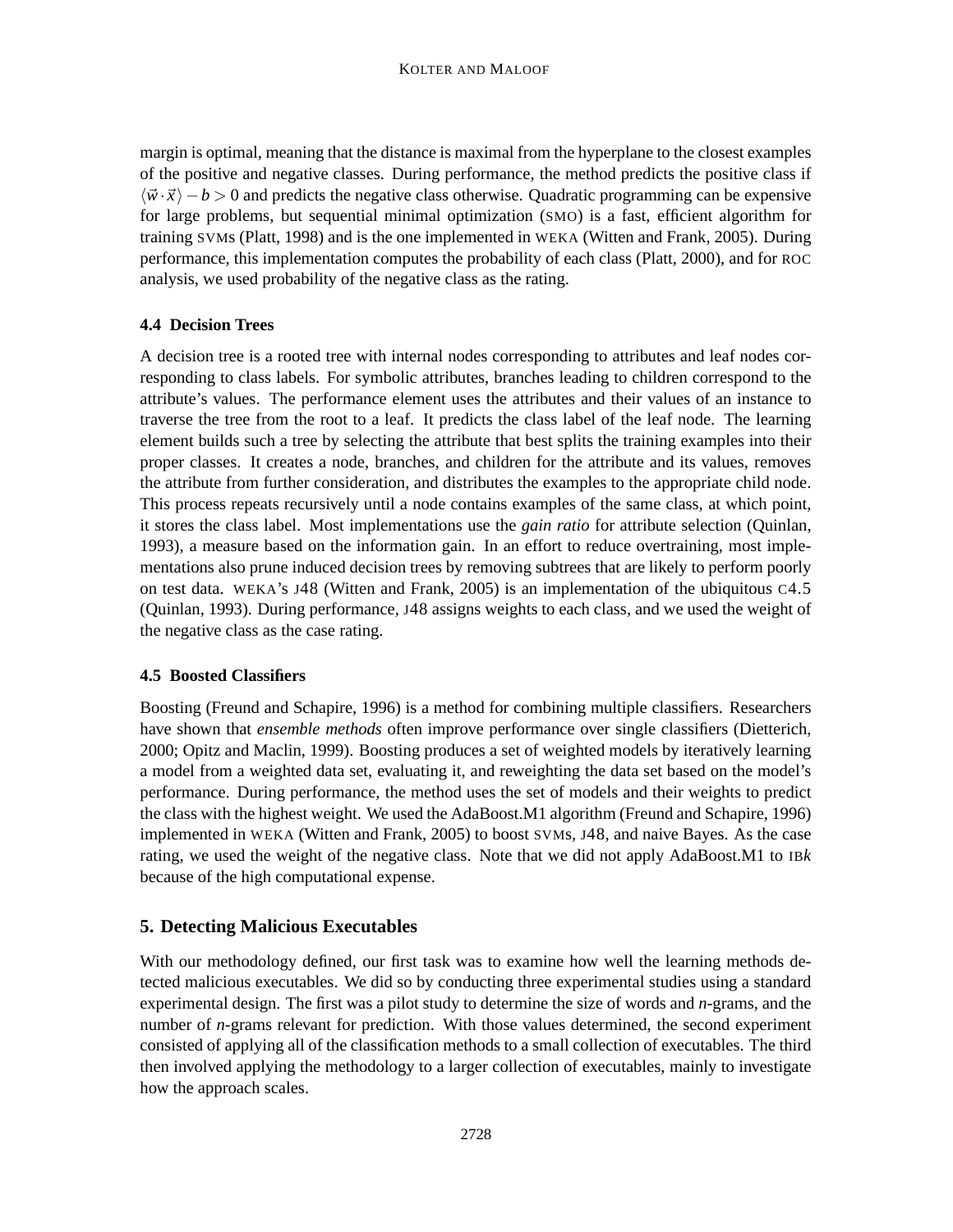#### **5.1 Experimental Design**

To evaluate the approach and methods, we used stratified ten-fold cross-validation. That is, we randomly partitioned the executables into ten disjoint sets of equal size, selected one as a testing set, and combined the remaining nine to form a training set. We conducted ten such runs using each partition as the testing set.

For each run, we extracted *n*-grams from the executables in the training and testing sets. We selected the most relevant features from the training data, applied each classification method, and used the resulting classifier to rate the examples in the test set.

To conduct ROC analysis (Swets and Pickett, 1982), for each method, we pooled the ratings from the iterations of cross-validation, and used labroc4 (Metz et al., 2003) to produce an empirical ROC curve and to compute its area and the standard error of the area. With the standard error, we computed 95% confidence intervals (Swets and Pickett, 1982).

#### **5.2 Pilot Studies**

We conducted pilot studies to determine three parameters: the size of *n*-grams, the size of words, and the number of selected features. Unfortunately, due to computational requirements, we were unable to evaluate exhaustively all methods for all settings of these parameters, so we assumed that the number of features would most affect performance, and began our investigation accordingly.

Using the experimental methodology described previously, we extracted bytes from 476 malicious executables and 561 benign executables and produced *n*-grams, for  $n = 4$ . (This smaller set of executables constituted our initial collection, which we later supplemented.) Using information gain, we then selected the best 10, 20, . . . , 100, 200, . . . , 1,000, 2,000, . . . , 10,000 *n*-grams, and evaluated the performance of naive Bayes, SVMs, boosted SVMs, J48, and boosted J48. Selecting 500 *n*-grams produced the best results.

We fixed the number of *n*-grams at 500, and varied *n*, the size of the *n*-grams. We evaluated the same methods for  $n = 1, 2, \ldots, 10$ , and  $n = 4$  produced the best results. We also varied the size of the words (one byte, two bytes, etc.), and results suggested that single bytes produced better results than did multiple bytes.

And so by selecting the top 500 *n*-grams of size four produced from single bytes, we evaluated all of the classification methods on this small collection of executables. We describe the results of this experiment in the next section.

#### **5.3 Experiment with a Small Collection**

Processing the small collection of executables produced 68,744,909 distinct *n*-grams. Following our experimental methodology, we used stratified ten-fold cross-validation, selected the 500 best *n*-grams, and applied all of the classification methods. The ROC curves for these methods are in Figure 1, while the areas under these curves (AUC) with 95% confidence intervals are in Table 2.

As one can see, the boosted methods performed well, as did the instance-based learner and the support vector machine. Naive Bayes did not perform as well, and we discuss this further in Section 8.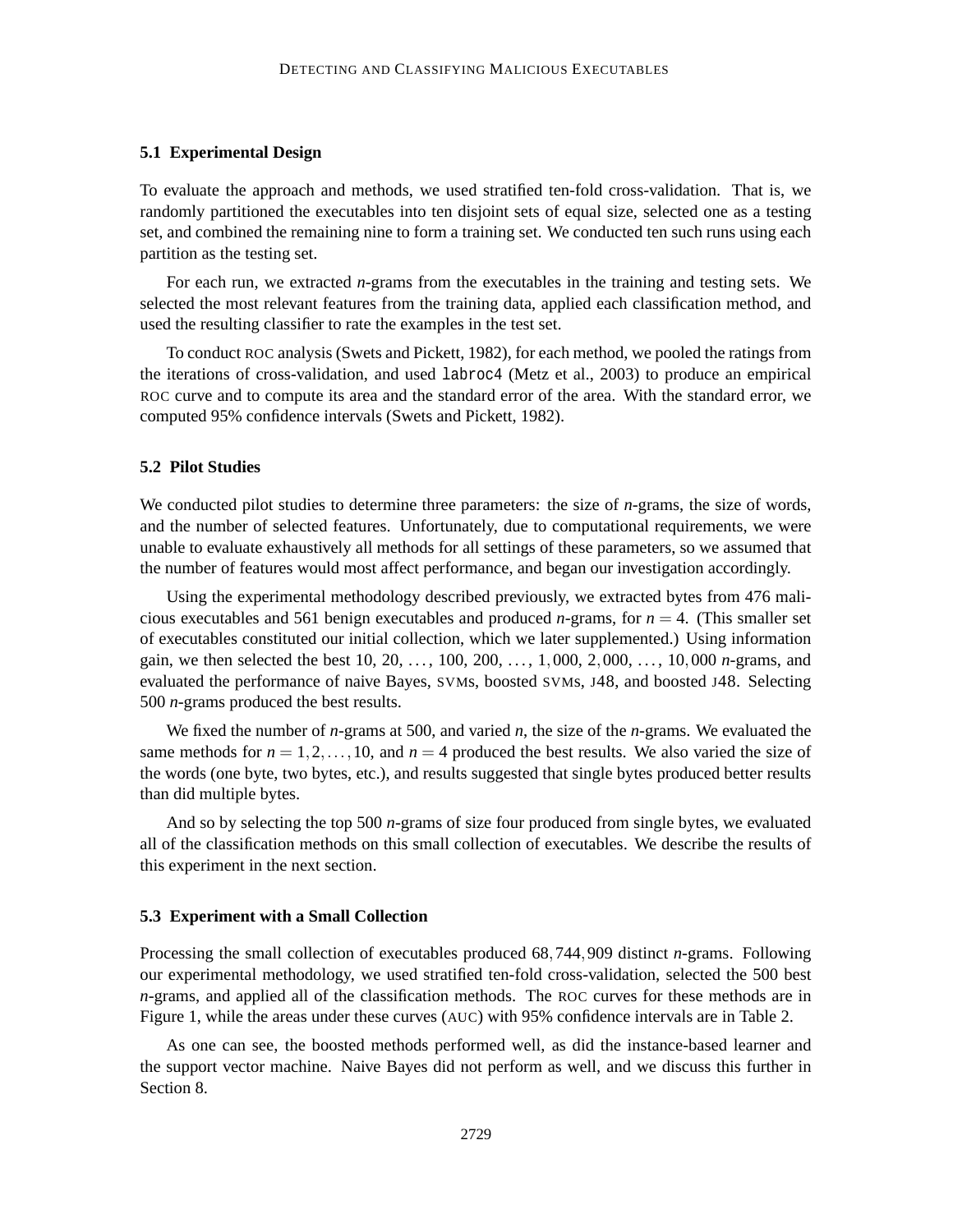

Figure 1: ROC curves for detecting malicious executables in the small collection. Top: The entire ROC graph. Bottom: A magnification.

| Method                     | <b>AUC</b>          |
|----------------------------|---------------------|
| Boosted J48                | $0.9836 \pm 0.0095$ |
| <b>Boosted SVM</b>         | $0.9744 \pm 0.0118$ |
| IBk, $k=5$                 | $0.9695 \pm 0.0129$ |
| <b>SVM</b>                 | $0.9671 \pm 0.0133$ |
| <b>Boosted Naive Bayes</b> | $0.9461 \pm 0.0170$ |
| 148                        | $0.9235 \pm 0.0204$ |
| Naive Bayes                | $0.8850 \pm 0.0247$ |

Table 2: Results for detecting malicious executables in the small collection. Measures are area under the ROC curve (AUC) with a 95% confidence interval.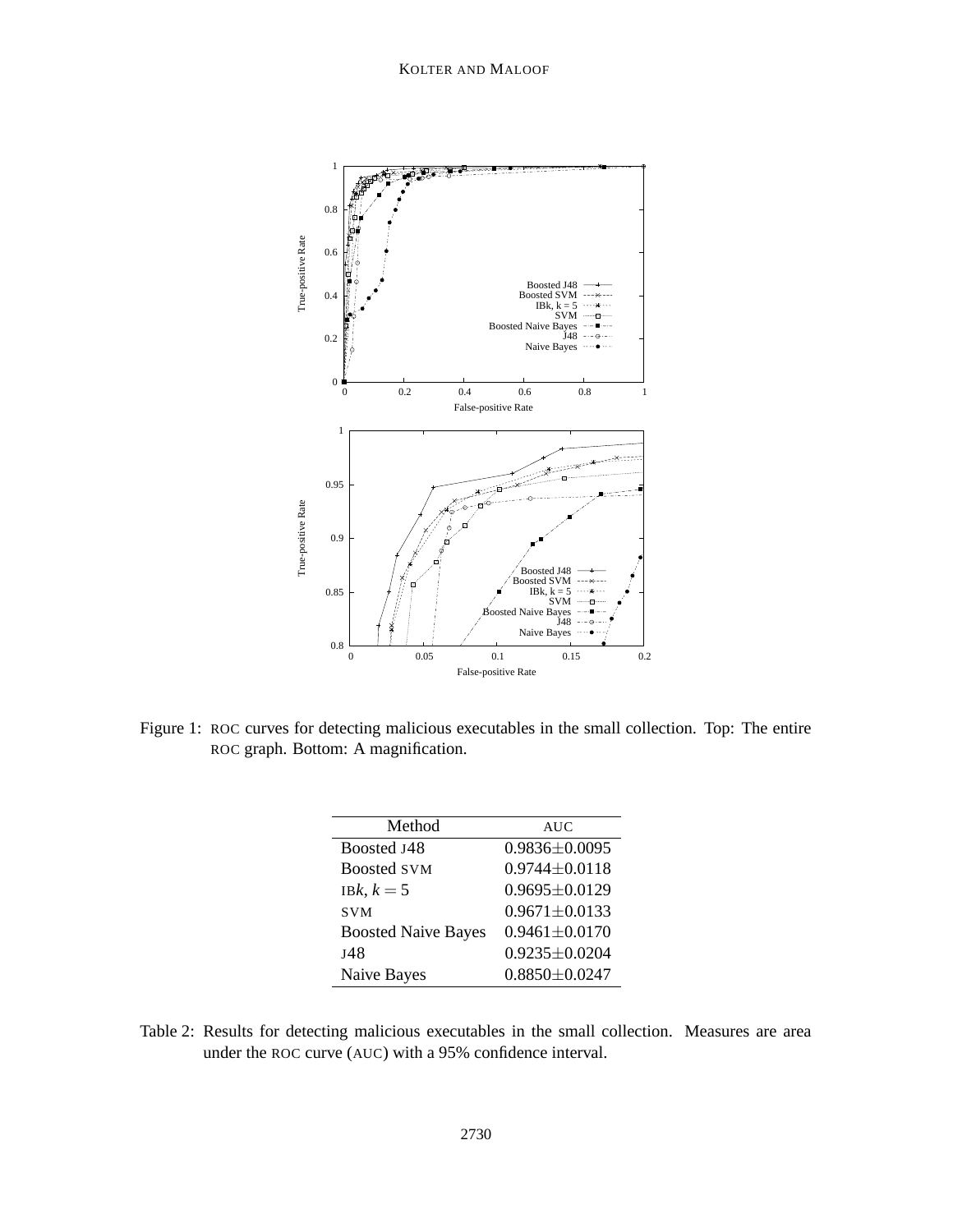

Figure 2: ROC curves for detecting malicious executables in the larger collection. Top: The entire ROC graph. Bottom: A magnification.

| Method                     | <b>AUC</b>          |
|----------------------------|---------------------|
| Boosted J48                | $0.9958 \pm 0.0024$ |
| <b>SVM</b>                 | $0.9925 \pm 0.0033$ |
| <b>Boosted SVM</b>         | $0.9903 \pm 0.0038$ |
| IBk, $k=5$                 | $0.9899 \pm 0.0038$ |
| <b>Boosted Naive Bayes</b> | $0.9887 \pm 0.0042$ |
| 148                        | $0.9712 \pm 0.0067$ |
| Naive Bayes                | $0.9366 \pm 0.0099$ |

Table 3: Results for detecting malicious executables in the larger collection. Measures are area under the ROC curve (AUC) with a 95% confidence interval.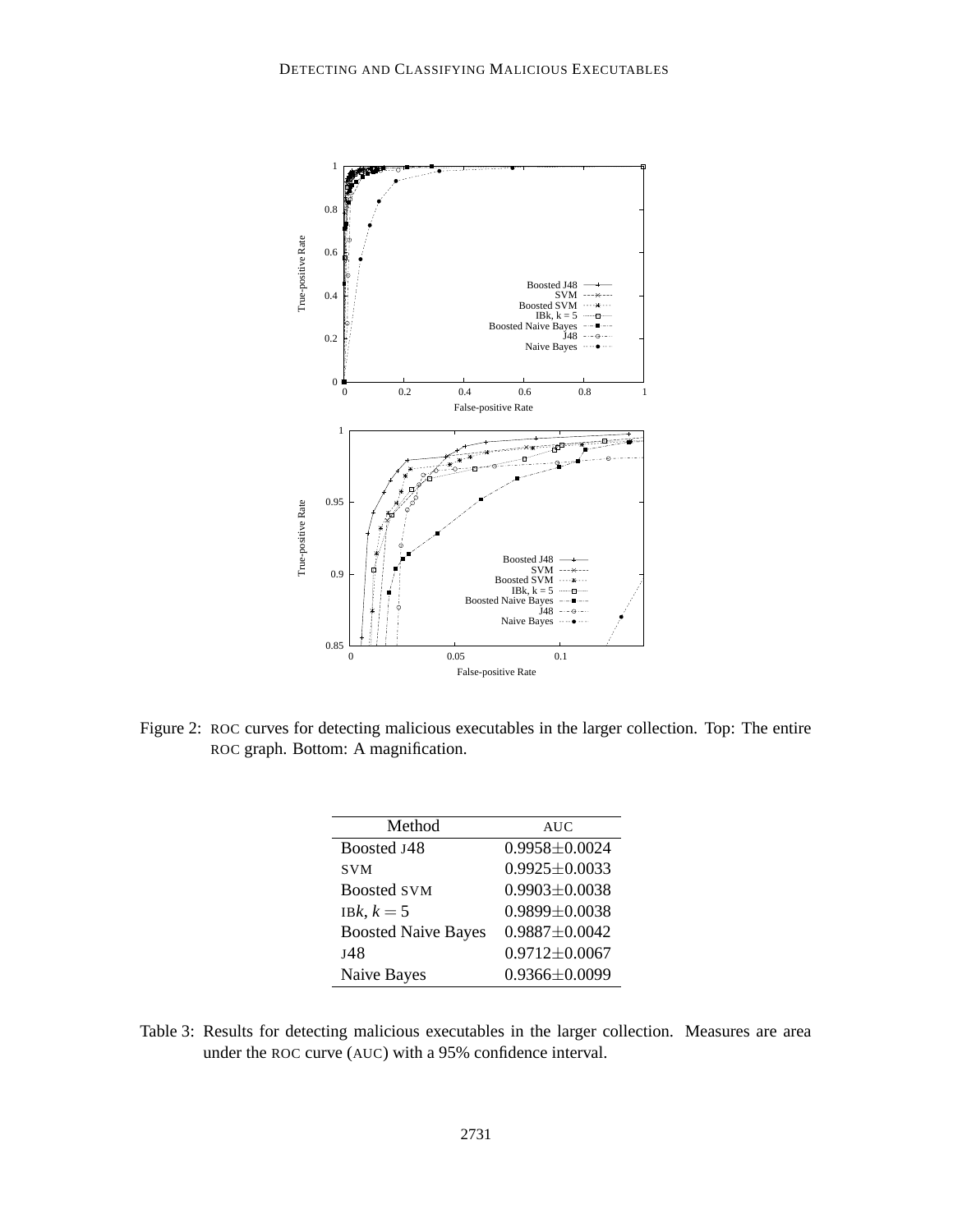#### **5.4 Experiment with a Larger Collection**

With success on a small collection, we turned our attention to evaluating the methodology on a larger collection of executables. As mentioned previously, this collection consisted of 1,971 benign executables and 1,651 malicious executables, while processing resulted in over 255 million distinct *n*-grams of size four. We followed the same experimental methodology—selecting the 500 top *n*grams for each run of stratified ten-fold cross-validation, applying the classification methods, and plotting ROC curves.

Figure 2 shows the ROC curves for the various methods, while Table 3 presents the areas under these curves with 95% confidence intervals. As one can see, boosted J48 outperformed all other methods. Other methods, such as IB*k* and boosted SVMs, performed comparably, but the ROC curve for boosted J48 dominated all others.

#### **6. Classifying Executables by Payload Function**

We next attempted to classify malicious executables based on the function of their payload. That is, rather than detect malicious executables, we investigated the extent to which classification methods could determine whether a given malicious executable opened a backdoor, mass-mailed, or was an executable virus. We see this aspect of our work most useful for experts in computer forensics. A tool performing this task reliably could reduce the amount of effort to characterize previously undiscovered malicious executables.

Our first challenge was to identify and enumerate the functions of payloads of malicious executables. For this, we consulted VX Heavens and Symantec's Web site. Obviously, the information on these Web sites was not designed to support data-mining experiments, so we had to translate text descriptions into a more structured representation.

However, a greater problem was that we could not find information for all of the malicious executables in our collection. Indeed, we found information for only 525 of the 1,651 malicious executables. As a result, for most categories, we had too few executables to build classifiers and conduct experiments.

A second challenge was that many executables fell into multiple categories. That is, many were so-called *multi-class examples*, a problem common in bioinformatics and document classification. For instance, a malicious executable might open a backdoor and log keystrokes, so it would be in both the backdoor and keylogger classes.

One approach is to create compound classes, such as backdoor+keylogger, in addition to the simple classes (e.g., backdoor and keylogger). One immediate problem was that we had too few examples to support this approach. We had a number of backdoors, a number of keyloggers, but had few executables that were both backdoors and keyloggers.

As a result, we chose to use *one-versus-all classification*. This involves grouping all of, say, the executables with backdoor capabilities into the backdoor class, regardless of their other capabilities (e.g., key logging), and placing all other executables into a non-backdoor class. One then builds a detector for the backdoor class, and does the same for all other classes.

To make a decision, one applies all of the detectors and reports the predictions of the individual classifiers as the overall prediction of the executable. For example, if the detectors for backdoor and for keylogger report hits, then the overall prediction for the executable is backdoor+keylogger.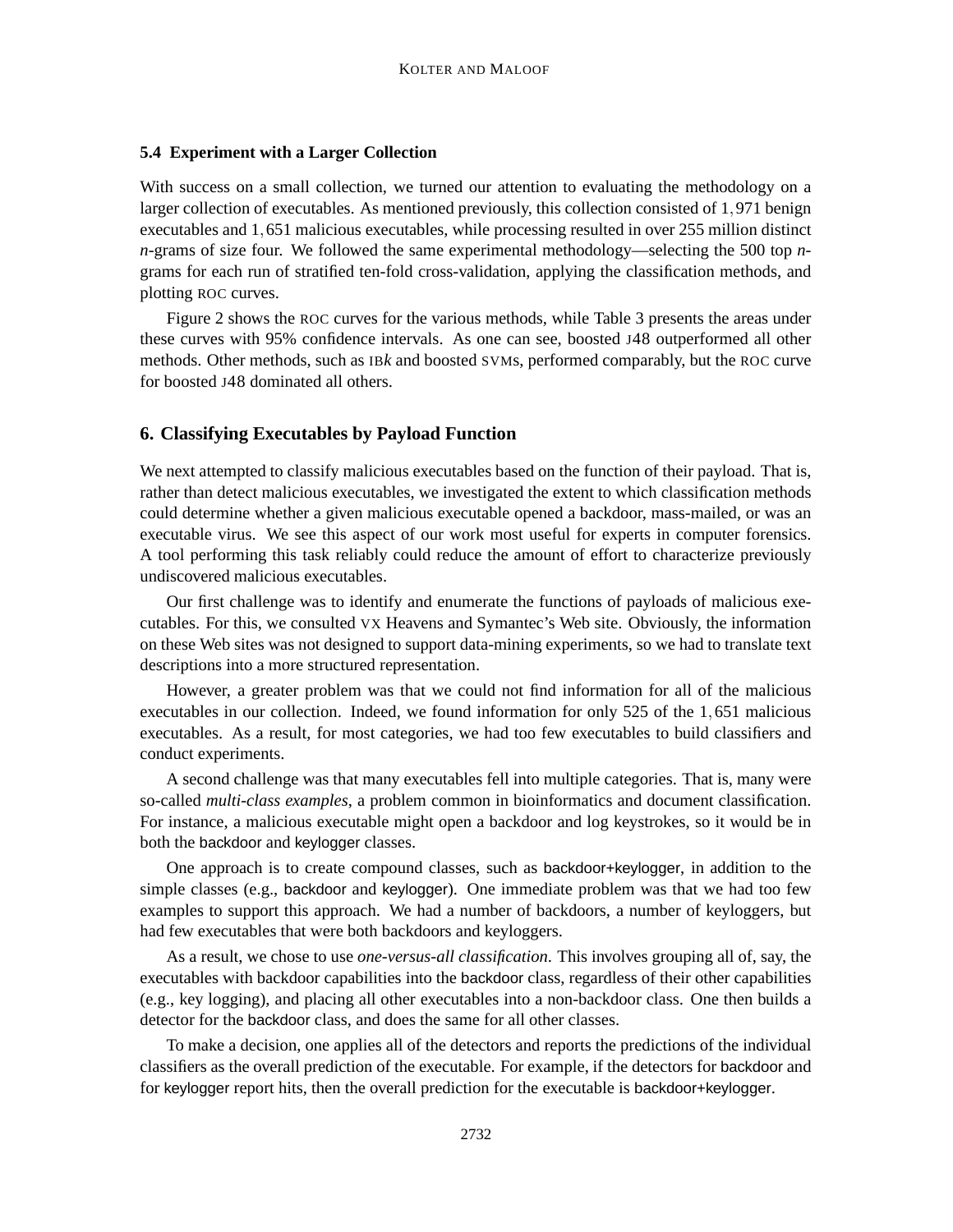

Figure 3: ROC curves for detecting malicious executables with mass-mailing capabilities. Left: The entire ROC graph. Right: A magnification.

| Method                     | Payload                               |                     |                     |  |  |
|----------------------------|---------------------------------------|---------------------|---------------------|--|--|
|                            | <b>Backdoor</b><br><b>Mass Mailer</b> |                     | Virus               |  |  |
| Boosted J48                | $0.8888 \pm 0.0152$                   | $0.8704 \pm 0.0161$ | $0.9114 \pm 0.0166$ |  |  |
| <b>SVM</b>                 | $0.8986 \pm 0.0145$                   | $0.8508 \pm 0.0171$ | $0.8999 \pm 0.0175$ |  |  |
| IBk, $k = 5$               | $0.8829 \pm 0.0155$                   | $0.8434 \pm 0.0174$ | $0.8975 \pm 0.0177$ |  |  |
| <b>Boosted SVM</b>         | $0.8758 \pm 0.0160$                   | $0.8625 \pm 0.0165$ | $0.8775 \pm 0.0192$ |  |  |
| <b>Boosted Naive Bayes</b> | $0.8773 \pm 0.0159$                   | $0.8313 \pm 0.0180$ | $0.8370 \pm 0.0216$ |  |  |
| J48                        | $0.8315 \pm 0.0184$                   | $0.7612 \pm 0.0205$ | $0.8295 \pm 0.0220$ |  |  |
| Naive Bayes                | $0.7820 \pm 0.0205$                   | $0.8190 \pm 0.0185$ | $0.7574 \pm 0.0250$ |  |  |

Table 4: Results for detecting payload function. Measures are area under the ROC curve (AUC) with a 95% confidence interval.



Figure 4: ROC curves for detecting malicious executables with backdoor capabilities. Left: The entire ROC graph. Right: A magnification.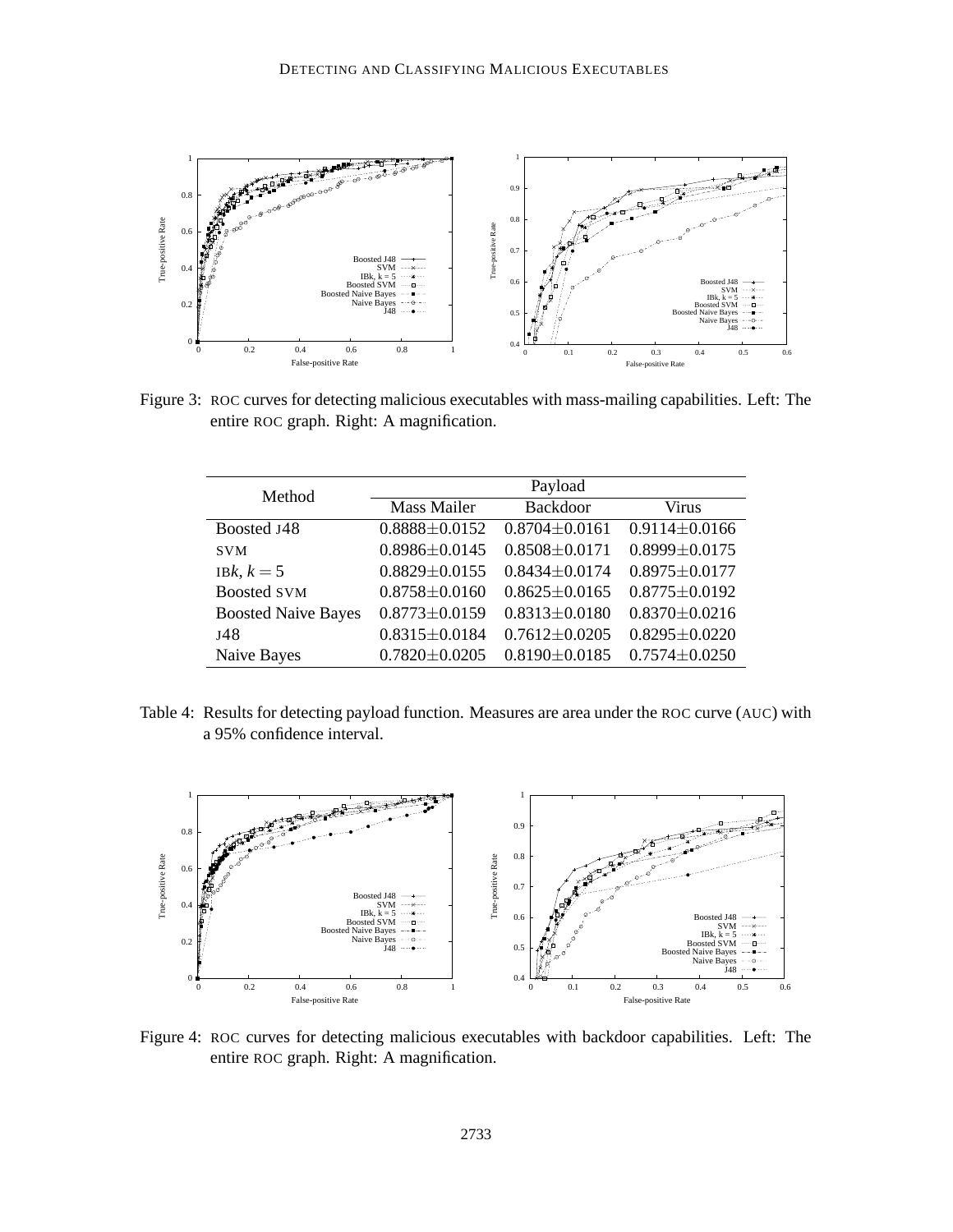

Figure 5: ROC curves for detecting executable viruses. Left: The entire ROC graph. Right: A magnification.

## **6.1 Experimental Design**

We followed an experimental design similar to that described previously, but for each of the functional categories, we created a data set using only malicious executables. We divided it into two subsets, one containing executables that performed the function and one containing those that did not. We then proceeded as before, using stratified ten-fold cross-validation, applying and evaluating the methods, and constructing ROC curves.

#### **6.2 Experimental Results**

We present results for three functional categories: mass-mailer, backdoor, and executable virus. Figures 3–5 present the ROC curves for seven methods on the task of detecting executables that massmail, open a backdoor, or contain an executable virus. The areas under these ROC curves appear in Table 4. Overall, the results are not as good as those in the experiment that involved detecting malicious executables in our full collection of malicious executables, and we discuss possible causes in Section 8.

The relative performance of the methods on this task was roughly the same as in previous experiments. Naive Bayes generally did not perform as well as the other methods, and we discuss the reasons for this in Section 8. Boosted J48 and the SVM were again the best performing methods, although on this task, the SVM performed slightly better than on previous tasks.

#### **7. Evaluating Real-world, Online Performance**

Finally, to estimate what performance might be in an operational environment, we applied the methods to 291 malicious executables discovered after we gathered our original collection. In the previous sections, we generally followed a common experimental design in machine learning and data mining: We randomly partitioned our data into training and testing sets, applied algorithms to the training set, and evaluated the resulting detectors on the testing set. However, one problem with this design for this application is that learning methods were trained on recent malicious executables and tested on older ones. Crucially, this design does not reflect the manner in which a system based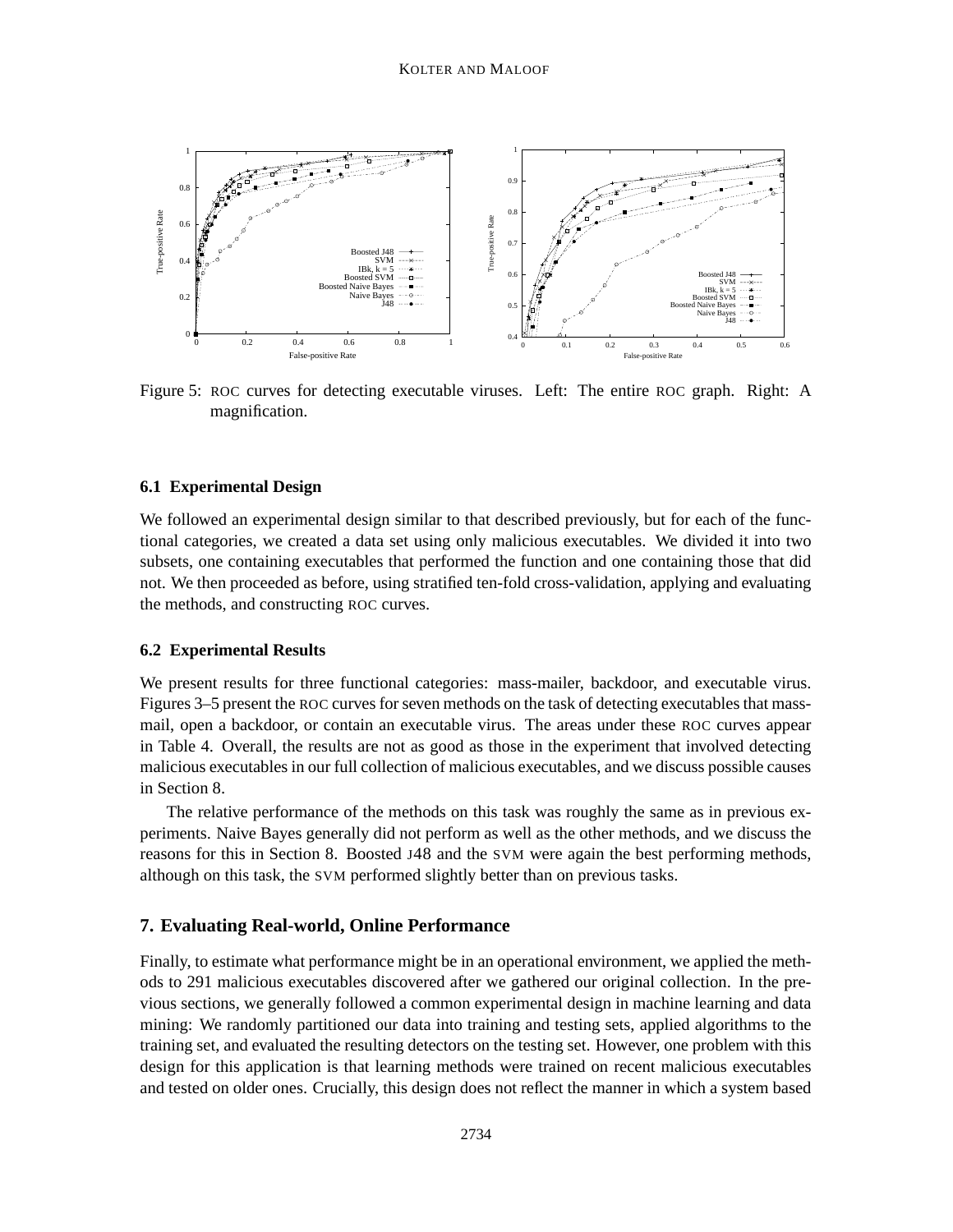|                            | Desired False-positive Rate |      |      |      |      |      |
|----------------------------|-----------------------------|------|------|------|------|------|
| Method                     | 0.01                        |      | 0.05 |      | 0.1  |      |
|                            | P                           | A    | P    | A    | P    | A    |
| Boosted J48                | 0.94                        | 0.86 | 0.99 | 0.98 | 1.00 | 1.00 |
| <b>SVM</b>                 | 0.82                        | 0.41 | 0.98 | 0.90 | 0.99 | 0.93 |
| Boosted SVM                | 0.86                        | 0.56 | 0.98 | 0.89 | 0.99 | 0.92 |
| IBk, $k = 5$               | 0.90                        | 0.67 | 0.99 | 0.81 | 1.00 | 0.99 |
| <b>Boosted Naive Bayes</b> | 0.79                        | 0.55 | 0.94 | 0.93 | 0.98 | 0.98 |
| J48                        | 0.20                        | 0.34 | 0.97 | 0.94 | 0.98 | 0.95 |
| Naive Bayes                | 0.48                        | 0.28 | 0.57 | 0.72 | 0.81 | 0.83 |

Table 5: Results of a real-world, online evaluation. Predicted (P) versus actual (A) detect rates for three desired false-positive rates on 291 new, previously unseen malicious executables. Predicted detect rates are from Figure 2 and the experiment described in Section 5.4.

on our methodology would be used. In this section, we rectify this and describe an experiment designed to better evaluate the real-world, online performance of the detectors.

As mentioned previously, we gathered our collection of executables in the summer of 2003. In August of 2004, we retrieved from VX Heavens all of the new malicious executables and selected those that were discovered after we gathered our original collection. This required retrieving the 3,082 new executables that were in the PE format and using commercial software to verify independently that each executable was indeed malicious. We then cross-referenced the names of the verified malicious executables with information on various Web sites to produce the subset of malicious executables discovered between July of 2003 and August of 2004. There were 291 such executables.

#### **7.1 Experimental Design**

To conduct this experiment, we built classifiers from all of the executables in our original collection, both malicious and benign. We then selected three desired false-positive rates, 0.01, 0.05, and 0.1. This, in turn, let us select three decision thresholds from each ROC curve for each method. Using these thresholds to parameterize specific classifiers, we applied them to each of the 291 new malicious executables in the order of their date of discovery.

## **7.2 Experimental Results**

Rather than analyze all of these results, we will discuss the actual (A) detection rates for the desired false-positive rate of  $0.05<sup>1</sup>$ . As one can see, boosted decision trees detected about 98% of the new malicious executables, missing 6 of 291 malicious executables. For some applications, six may be too many, but if one is willing to tolerate a false-positive rate of 0.1, then one can achieve a perfect detect rate, at least on these 291 malicious executables.

<sup>1.</sup> Our reasoning was that, for most operational scenarios, a desired false-positive rate of 0.1 would be too high, and the detect rates achieved for a desired false-positive rate of 0.01 were too low. Knowledge of a given operational environment would presumably help us choose a more appropriate decision threshold.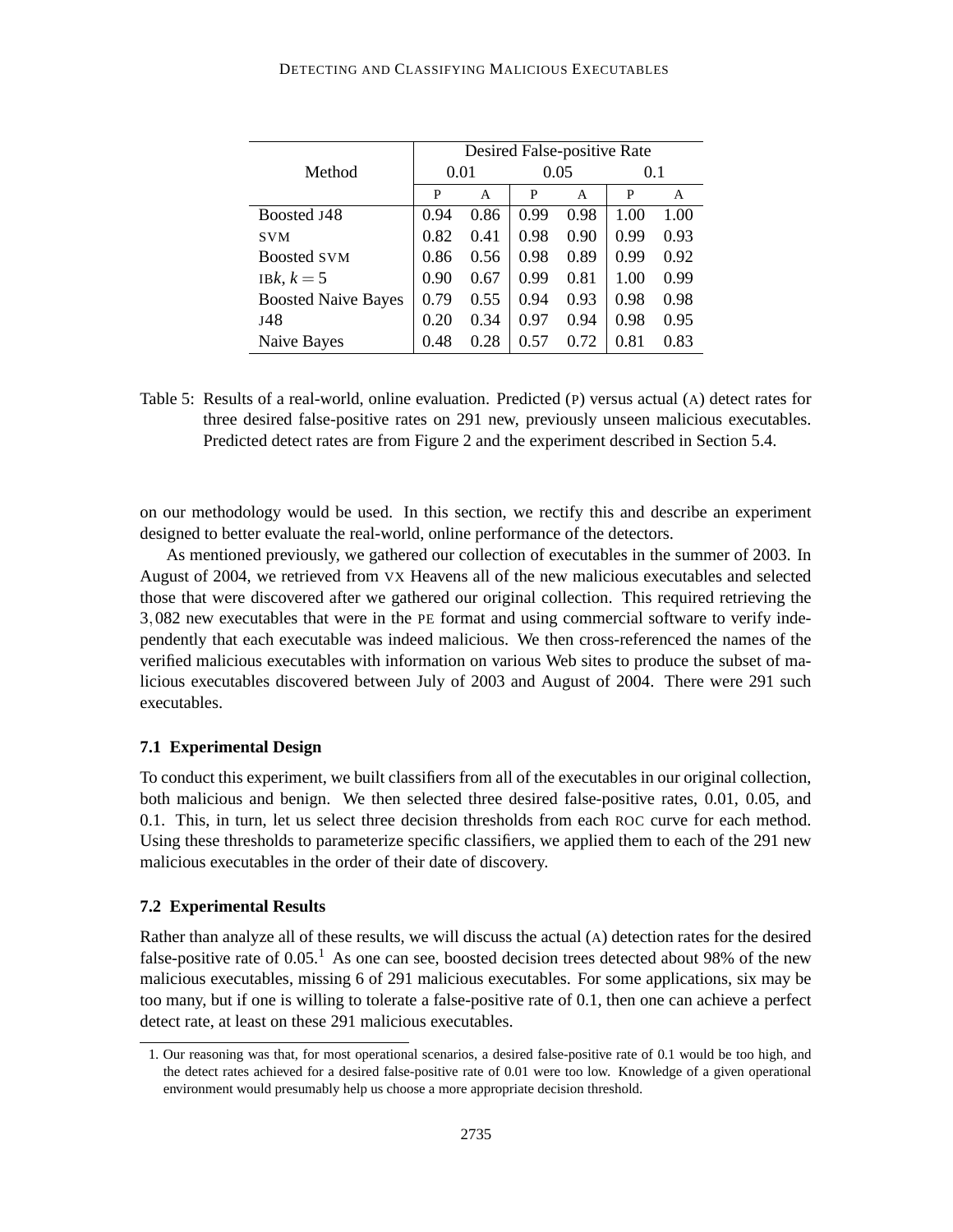#### KOLTER AND MALOOF

However, it is also important to compare the actual detection rates to the predicted rates from the experiment using our larger collection of executables, discussed in Section 5.4. As one can see in Table 5 by comparing the predicted (P) and actual (A) detection rates for a desired falsepositive rate of 0.05, four methods (SVM, boosted SVM, IB*k*, and J48) performed worse on the new malicious executables, two methods (boosted J48 and boosted naive Bayes) performed about as well under both conditions, and one method (naive Bayes) performed much better. Nonetheless, we determined that boosted decision trees achieved the best performance overall, not only in terms of the best actual performance on the new malicious executables, but also in terms of matching the predicted performance from the experiment involving the larger collection of executables.

## **8. Discussion**

To date, our results suggest that methods of machine learning, data mining, and text classification are appropriate and useful for detecting malicious executables in the wild. Boosted classifiers, IB*k*, and a support vector machine performed exceptionally well given our current data collection. That the boosted classifiers generally outperformed single classifiers echos the conclusion of several empirical studies of boosting (Bauer and Kohavi, 1999; Breiman, 1998; Dietterich, 2000; Freund and Schapire, 1996), which suggest that boosting improves the performance of unstable classifiers, such as J48, by reducing their bias and variance (Bauer and Kohavi, 1999; Breiman, 1998). Boosting can adversely affect stable classifiers (Bauer and Kohavi, 1999), such as naive Bayes, although in our study, boosting naive Bayes improved performance. Stability may also explain why the benefit of boosting SVMs was inconclusive in our study (Breiman, 1998).

Our experimental resultssuggest that the methodology willscale to larger collections of executables. The larger collection in our study contained more than three times the number of executables in the smaller collection. Yet, as one can see in Tables 2 and 3, the absolute performance of all of the methods was better for the larger collection than for the smaller one. The relative performance of the methods changed somewhat. For example, the SVM moved from fourth to second, displacing the boosted SVMs and IB*k*.

Regarding our results for classifying executables by function, we suspect the methods did not perform as well as they did on the detection task for two reasons. First, with the classification task, the algorithms must make finer distinctions between malicious and benign executables. For example, a malicious executable that mass-mails will be similar in some respects to a legitimate e-mail client. Such similarity could account for the lower performance.

Indeed, in pilot studies, we attempted to use the methods to distinguish between benign and malicious executables that edited the registry. Performance on this task was lower than on the others, and we suspect this is because editing the registry is a function common to many executables, malicious and benign. Such similarity could have accounted for the lower performance.

Second, we suspect that, on the classification task, performance suffered because the algorithms built classifiers from fewer examples. Performance on the detection task improved when we added additional examples, and we suspect that, likewise, with additional examples, we will obtain similar improvements in accuracy on the classification task.

Regarding our online evaluation of the methods, we believe the experimental design represents how such methods would be used in a commercial or operational system. We did not conduct this experiment from the outset (Kolter and Maloof, 2004) because it was impossible to determine the date of discovery of all of the malicious executables in our collection. Moreover, to conduct the ideal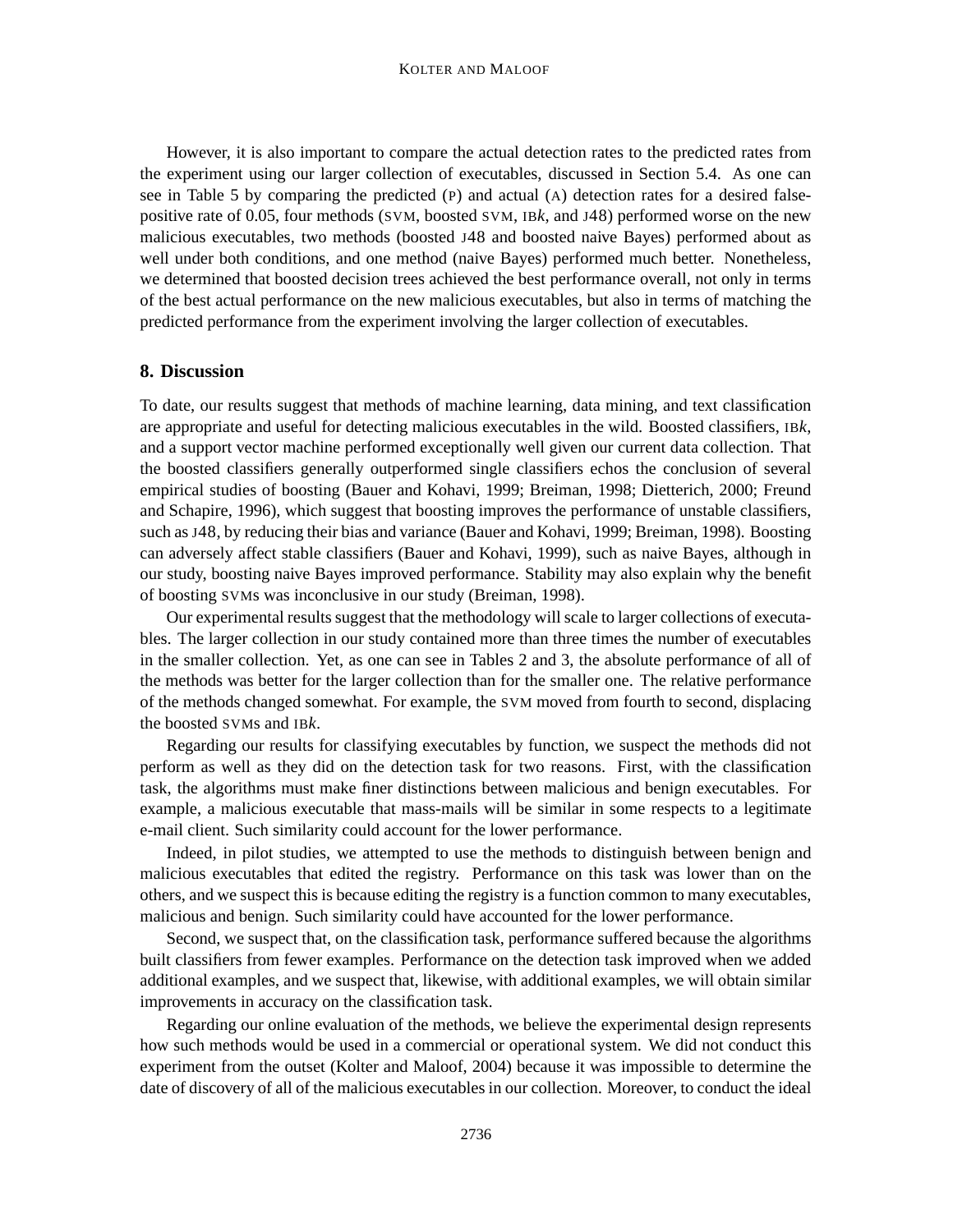```
030b0105 = T0b010219 = T: malicious (2.0)0b010219 = F0000000a = T0001ff25 = T| 0c100001 = T
                | 0000c700 = T: benign (6.0)
               | 0000c700 = F: malicious (2.0)| 0c100001 = F: malicious (2.0)0001ff25 = F: \text{benign} (10.0)0000000a = F: \text{benign} (253.0)030b0105 = F
...
```
Figure 6: Portion of a decision tree built from benign and malicious executables.

experiment, we would also need to collect different versions of benign executables and when they were released. It was easier to take one "snapshot" of existing malicious and benign executables, conduct traditional experiments, and then, at a later date, retrieve any new malicious executables for the online experiment.

During the processing of the 291 new malicious executables, we did not update the classifiers when there was a mistake or a so-called "near miss". Clearly, in an operational setting, if the system were to make a mistake or to detect a malicious executable with low certainty, then, ideally, one would add it to the collection and reprocess everything. (One would also have to do the same for benign executables.) However, because of the computational overhead, we did not do this, and as a consequence, our results are pessimistic. Presumably, all of the methods would perform better with the benefit of additional training data. Nonetheless, for some methods, the results are quite promising, as shown in Table 5.

Visual inspection of the concept descriptions yielded interesting insights, but further work is required before these descriptions will be directly useful for computer-forensic experts. Figure 6 shows a portion of one decision tree built from benign and malicious executables.

As an example, the first branch of the tree indicates that if an executable contains the *n*-grams 030b0105 and 0b010219, then it is malicious. After an analysis of our collection of malicious executables, we discovered that both *n*-grams were from the PE header, implying that a single file contained two such headers. More investigation revealed that two executables in our collection contained another executable, which explains the presence of two PE headers in a single file. This was an interesting find, but it represented an insignificantly small portion of the malicious programs.

Leaf nodes covering many executables were often at the end of long branches where one set of *n*-grams (i.e., byte codes) had to be present and another set had to be absent. Understanding why the absence of byte codes was important for an executable being malicious proved to be a difficult and often impossible task.

It was fairly easy to establish that some *n*-grams in the decision tree were from string sequences and that some were from code sequences, but some were incomprehensible. For example, the *n*gram 0000000a appeared in 75% of the malicious executables, but it was not part of the executable format, it was not a string sequence, and it was not a code sequence. We have yet to determine its purpose.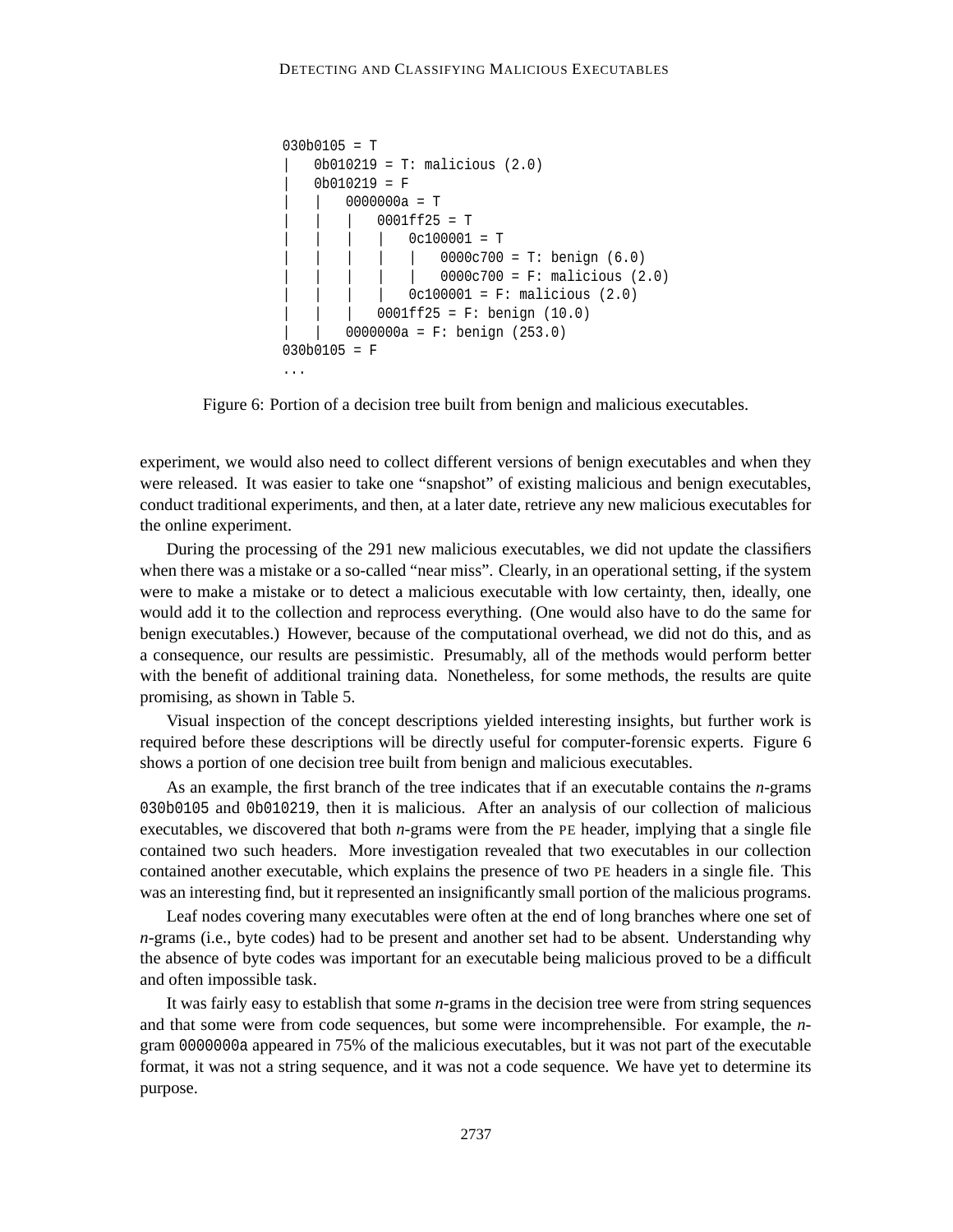#### KOLTER AND MALOOF

Nonetheless, for the large collection of executables, the size of the decision trees averaged over 10 runs was about 90 nodes. No tree exceeded 103 nodes. The heights of the trees never exceeded 13 nodes, and subtrees of heights of 9 or less covered roughly 99.3% of the training examples. While these trees did not support a thorough forensic analysis, they did compactly encode a large number of benign and malicious executables.

Unfortunately, the best performing method did not always produce the most readable concept descriptions. Of the methods we considered, J48 is mostly likely to produce descriptions useful for computer-forensic experts. However, J48 was not the best performing method in any of our experiments. The best performing method was boosted J48. While it is true that this method also produces decision trees, it actually produces a set of weighted trees. We discussed the difficulties of analyzing a single tree, so it is unclear if analyzing an ensemble of weighted trees will be helpful for experts. And since J48 was not the best performing method, we may also have to question the utility of analyzing a single decision tree when its performance is subpar.

We estimated that about 20–25% of the malicious executables in our collection were obfuscated with either compression or encryption. To the best of our knowledge, none of the benign executables were obfuscated. Early in our investigation, we conjectured that obfuscation would likely interfere with classifying payload function, but that it would not do so with detecting whether the executable is malicious. Our results on these tasks seem to support our conjecture: We were able to detect malicious executables with high accuracy, so it is unlikely that obfuscation affected performance. On the other hand, we were not able to achieve the same high accuracy when classifying payload function, and the presence of obfuscation may have contributed to this result.

With the detection task, it is possible that the methods simply learned to detect certain forms of obfuscation, such as run-time compression, but this does not seem problematic as long as those forms are correlated with malicious executables. Based on our collection and our own investigation, this is presently the case.

To place our results in context with the study of Schultz et al. (2001), they reported that the best performing approaches were naive Bayes trained on the printable strings from the program and an ensemble of naive-Bayesian classifiers trained on byte sequences. They did not report areas under their ROC curves, but visual inspection of these curves suggests that with the exception of naive Bayes, all of our methods outperformed their ensemble of naive-Bayesian classifiers. It also appears that our best performing methods, such as boosted J48, outperformed their naive Bayesian classifier trained with strings.

These differences in performance could be due to several factors. We analyzed different types of executables: Their collection consisted mostly of viruses, whereas ours contained viruses loaders, worms, and Trojan horses. Ours consisted of executables in the Windows PE format; about 5.6% of theirs was in this format.

Our better results could be due to how we processed byte sequences. Schultz et al. (2001) used non-overlapping two-byte sequences, whereas we used overlapping sequences of four bytes. With their approach it is possible that a useful feature (i.e., a predictive sequence of bytes) would be split across a boundary. This could explain why in their study string features appeared to be better than byte sequences, since extracted strings would not be broken apart. Their approach produced much less training data than did ours, but our application of feature selection reduced the original set of more than 255 million *n*-grams to a manageable 500.

Our results for naive Bayes were poor in comparison to theirs. We again attribute this to the differences in data extraction methods. Naive Bayes is well known to be sensitive to conditionally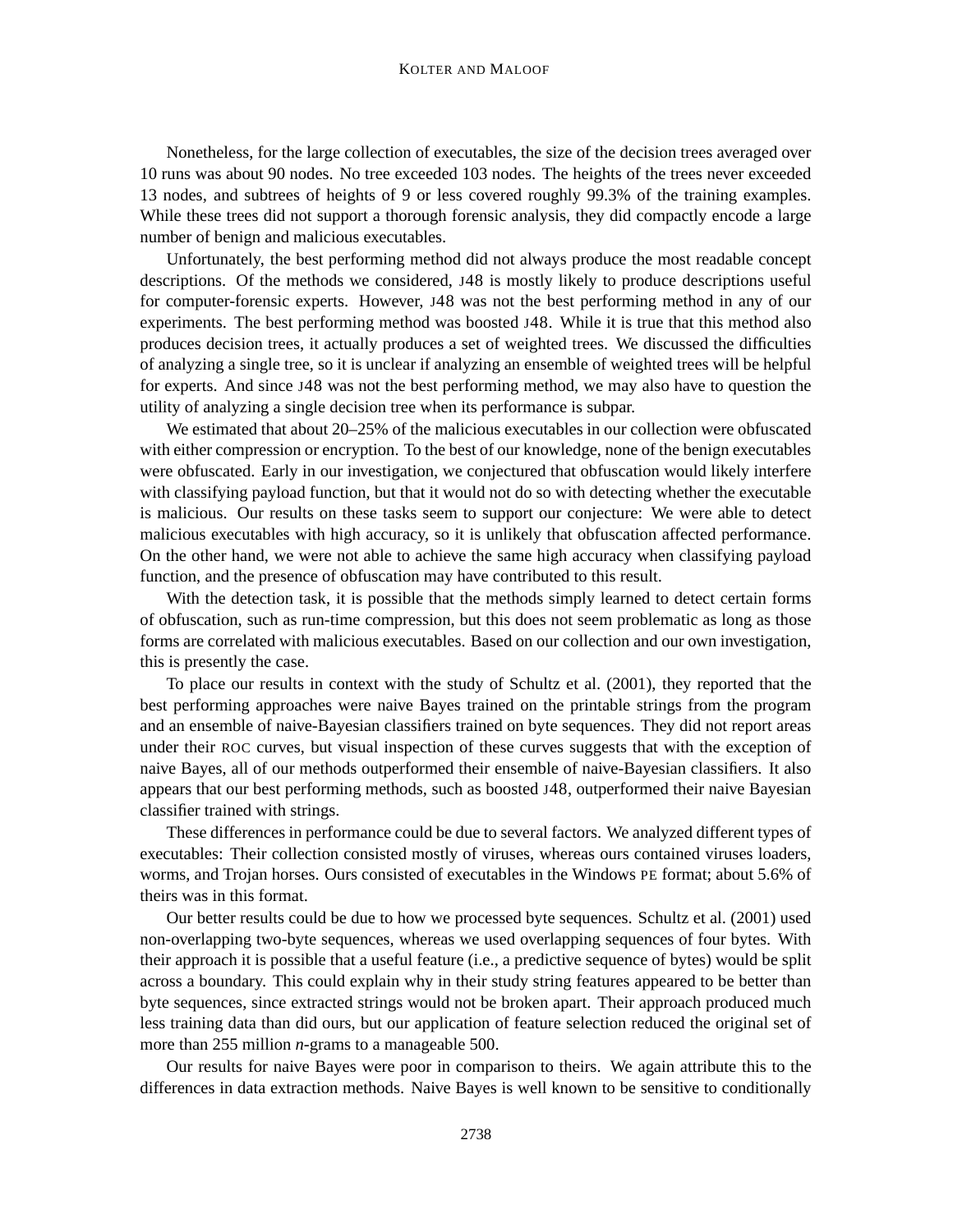dependent attributes (Domingos and Pazzani, 1997). We used overlapping byte sequences as attributes, so there were many that were conditionally dependent. Indeed, after analyzing decision trees produced by J48, we found evidence that overlapping sequences were important for detection. Specifically, some subpaths of these decision trees consisted of sequentially overlapping terms that together formed byte sequences relevant for prediction. Schultz et al.'s (2001) extraction methods would not have produced conditionally dependent attributes to the same degree, if at all, since they used strings and non-overlapping byte sequences.

Regarding our experimental design, we decided to pool a method's ratings and produce a single ROC curve (see Section 5.1) because labroc4 (Metz et al., 2003) occasionally could not fit an ROC curve to a method's ratings from a single fold of cross-validation (i.e., the ratings were degenerate). We also considered producing ROC convex hulls (Provost and Fawcett, 2001) and cost curves (Drummond and Holte, 2000), but determined that traditional ROC analysis was appropriate for our results (e.g., the curve for boosted J48 dominated all other curves).

In our study, there was an issue of high computational overhead. Selecting features was expensive, and we had to resort to a disk-based implementation for computing information gain, which required a great deal of time and space to execute. However, once selected, WEKA's (Witten and Frank, 2005) Java implementations executed quickly on the training examples with their 500 Boolean attributes.

The greatest impediment to our investigation was the absence of detailed, structured information about the malicious executables in our collection. As mentioned previously, we had 1,651 malicious executables, but found information for only 525 that was sufficient to support our experiment on function classification, described in Section 6.

We arduously gathered this information by reading it from Web pages. We contemplated implementing software to extract this information, but abandoned this idea because of the difficulty of processing such semi-structured information and because of that information's ad hoc nature. As an example, for one executable, the description that it opened a backdoor appeared in a section describing the executable's payload, whereas the same information for another executable appeared in a section describing how the malicious executable degrades performance. This suggests the need for a well-engineered database for storing information about malicious software.

As another example, we found incomplete information about the dates of discovery of many of the malicious executables. With this information, we could have evaluated our methods on the malicious executables in the order they were discovered. This would have been similar to the evaluation we conducted using the 291 previously unseen malicious executables, as described in Section 7, but having complete information for all of the executables would have resulted in a much stronger evaluation.

However, to conduct a proper evaluation, we would also needed a comparable collection of benign executables. It seems unlikely that we would be able to reconstruct realistic snapshots of complete Windows systems over a sufficient period of time. Snapshots of the system software might be possible, but creating a historical archive of application software and their different versions seems all but impossible. Such snapshots would be required for a commercial system, and creating such snapshots would be easier going forward.

In terms of our approach, it is important to note that we have investigated other methods of data extraction. For instance, we examined whether printable strings from the executable might be useful, but reasoned that subsets of *n*-grams would capture the same information. Indeed, after inspecting some of the decision trees that J48 produced, we found evidence suggesting that *n*-grams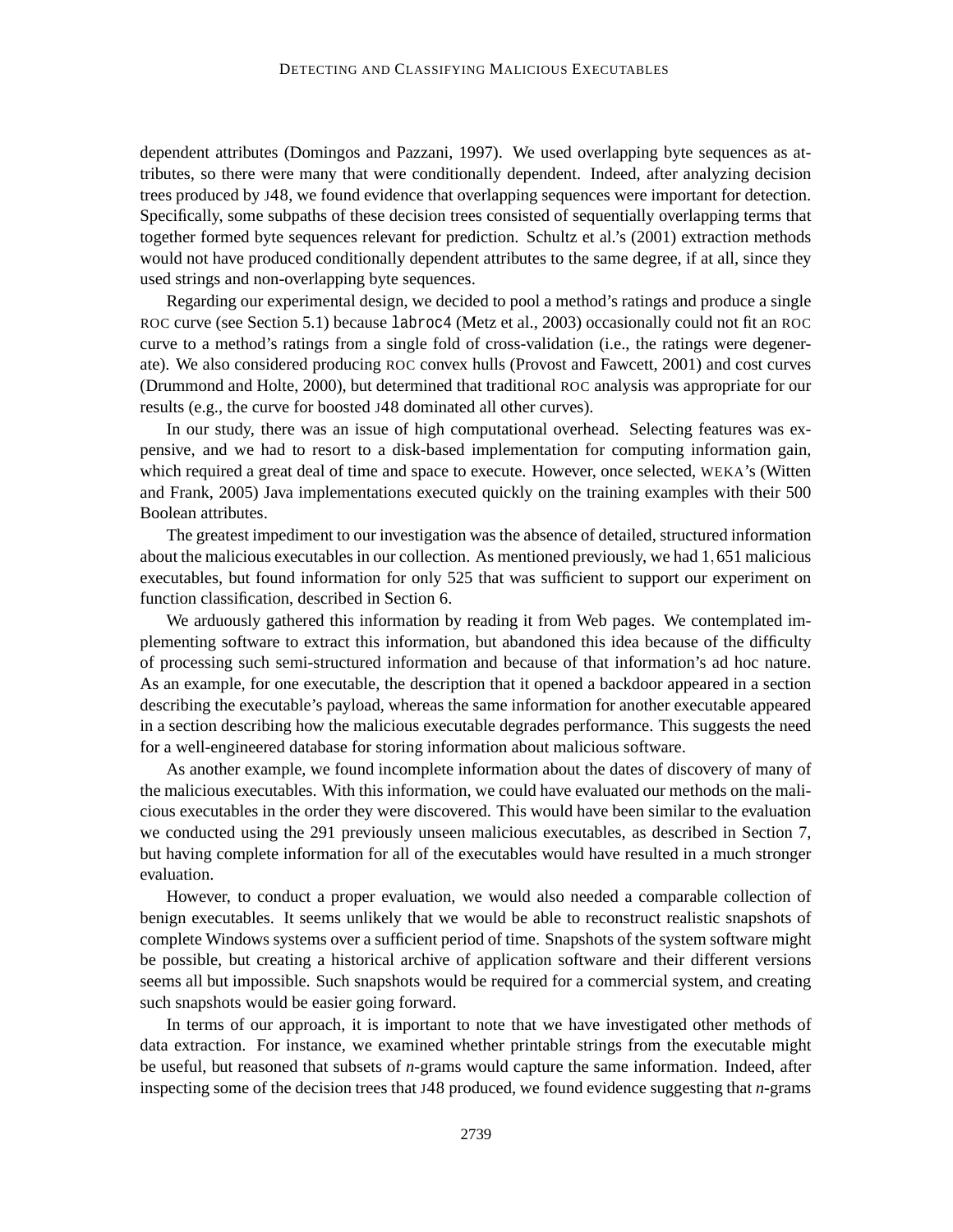formed from strings were being used for detection. Nonetheless, if we later determine that explicitly representing printable strings is important, we can easily extend our representation to encode their presence or absence. On the other hand, as we stated previously, one must question the use of printable strings or DLL information since compression and other forms of obfuscation can mask this information.

We also considered using disassembled code as training data. For malicious executables using compression, being able to obtain a disassembly of critical sections of code may be a questionable assumption. Moreover, in pilot studies, a commercial product failed to disassemble some of our malicious executables.

We considered an approach that runs malicious executables in a "sandbox" and produces an audit of the machine instructions. Naturally, we would not be able to execute completely the program, but 10,000 instructions may be sufficient to differentiate benign and malicious behavior. We have not pursued this idea because of a lack of auditing tools, the difficulty of handling large numbers of interactive programs, and the inability of detecting malicious behavior occurring near the end of sufficiently long programs. Moreover, some malicious programs can detect when they are being executed by a virtual machine and either terminate execution or avoid executing malicious sections of code.

There are at least two immediate commercial applications of our work. The first is a system, similar to MECS, for detecting malicious executables. Server software would need to store all known malicious executables and a comparably large set of benign executables. Due to the computational overhead of producing classifiers from such data, algorithms for computing information gain and for evaluating classification methods would have to be executed incrementally, in parallel, or both.

Client software would need to extract only the top *n*-grams from a given executable, apply a classifier, and predict. Updates to the classifier could be made remotely over the Internet. Since the best performing method may change with new training data, it will be critical for the server to evaluate a variety of methods and for the client to accommodate any of the potential classifiers. Used in conjunction with standard signature methods, these methods could provide better detection of malicious executables than is currently possible.

The second is a system oriented more toward computer-forensic experts. Even though work remains before decision trees could be used to analyze malicious executables, one could use IB*k* to retrieve known malicious executables similar to a newly discovered malicious executable. Based on the properties of the retrieved executables, such a system could give investigators insights into the new executable's function. While it remains an open issue whether an executable's statistical properties are predictive of its function, we have presented evidence suggesting it may be possible to achieve useful detection rates when predicting function.

## **9. Concluding Remarks**

We considered the application of techniques from machine learning, data mining, and text classification to the problem of detecting and classifying unknown malicious executables in the wild. After evaluating a variety of inductive methods, results suggest that, for the task of detecting malicious executables, boosted J48 produced the best detector with an area under the ROC curve of 0.996.

We also investigated the ability of these methods to classify malicious executables based on their payload's function. For payloads that mass-mail, open a backdoor, and inject viral code, boosted J48 again produced the best detectors with areas under the ROC curve around 0.9. While overall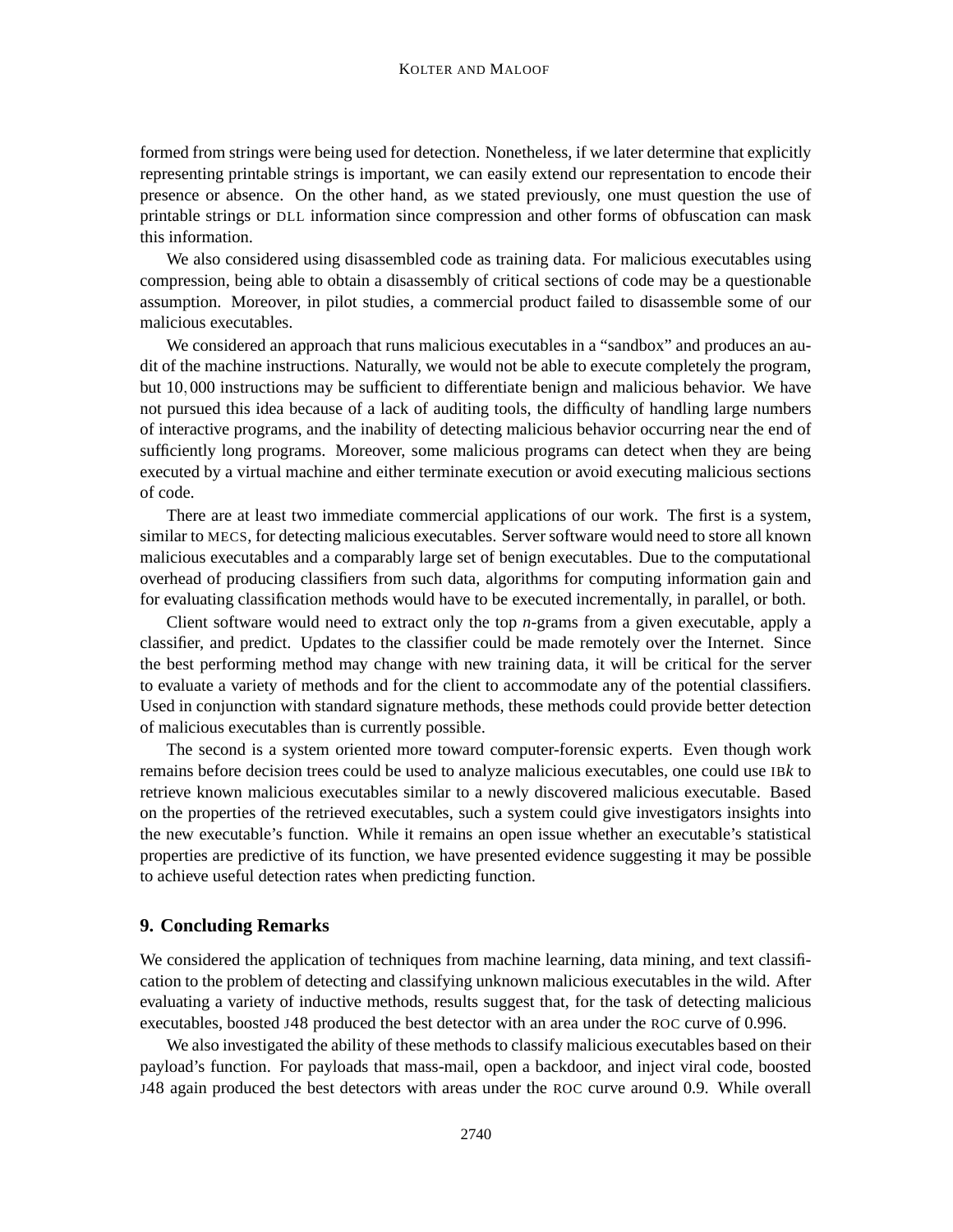the performance on this task was not as impressive as that on the detection task, we contend that performance will improve with the removal of obfuscation and with additional training examples.

Finally, boosted J48 also performed well on the task of detecting 291 malicious executables discovered after we gathered our original collection, an evaluation that best reflects how one might use the methodology in an operational environment. Indeed, our methodology resulted in a fielded prototype called MECS, the Malicious Executable Classification System, which we delivered to the MITRE Corporation.

In future work, we hope to remove obfuscation from our malicious executables and rerun the experiment on classifying payload function. Removing obfuscation and producing "clean" executables may prove challenging, but doing so would provide the best opportunity to evaluate whether obfuscation affected the performance of the classifiers.

We also plan to investigate the similarity of malicious executables and how such executables change over time. In this regard, we have not yet attempted to cluster our collection of executables, but doing so may yield two insights. First, if a new, unanalyzed malicious executable is similar to others that have been analyzed, it may help computer-forensic experts conduct a faster analysis of the new threat.

Second, if we add information about when the executables were discovered, we may be able to determine how malicious executables were derived from others. Although there is a weak analog between DNA sequences and byte codes from executables, we may be able to use a collection of malicious executables to build phylogenetic trees that may elucidate "evolutionary relationships" existing among them.

We anticipate that inductive approaches, such as ours, is but one process in an overall strategy for detecting and classifying "malware." When combined with approaches that use cryptographic hashes, search for known signatures, execute and analyze code in a virtual machine, we hope that such a strategy for detecting and classifying malicious executables will improve the security of computers. Indeed, the delivery of MECS to MITRE has provided computer-forensic experts with a valuable tool. We anticipate that continued investigation of inductive methods for detecting and classifying malicious executables will yield additional tools and more secure systems.

#### **Acknowledgments**

The authors first and foremost thank William Asmond and Thomas Ervin of the MITRE Corporation for providing their expertise, advice, and collection of malicious executables. We thank Nancy Houdek of Georgetown for help gathering information about the functional characteristics of the malicious executables in our collection. The authors thank the anonymous reviewers for their time and helpful comments, Ophir Frieder of IIT for help with the vector space model, Abdur Chowdhury of IIT for advice on the scalability of the vector space model, Bob Wagner of the FDA for assistance with ROC analysis, Eric Bloedorn of MITRE for general guidance on our approach, and Matthew Krause of Yale University for reviewing an earlier draft of the paper. Finally, we thank Richard Squier of Georgetown for supplying much of the additional computational resources needed for this study through Grant No. DAAD19-00-1-0165 from the U.S. Army Research Office. This research was conducted in the Department of Computer Science at Georgetown University. Our work was supported by the MITRE Corporation under contract 53271. The authors are listed in alphabetical order.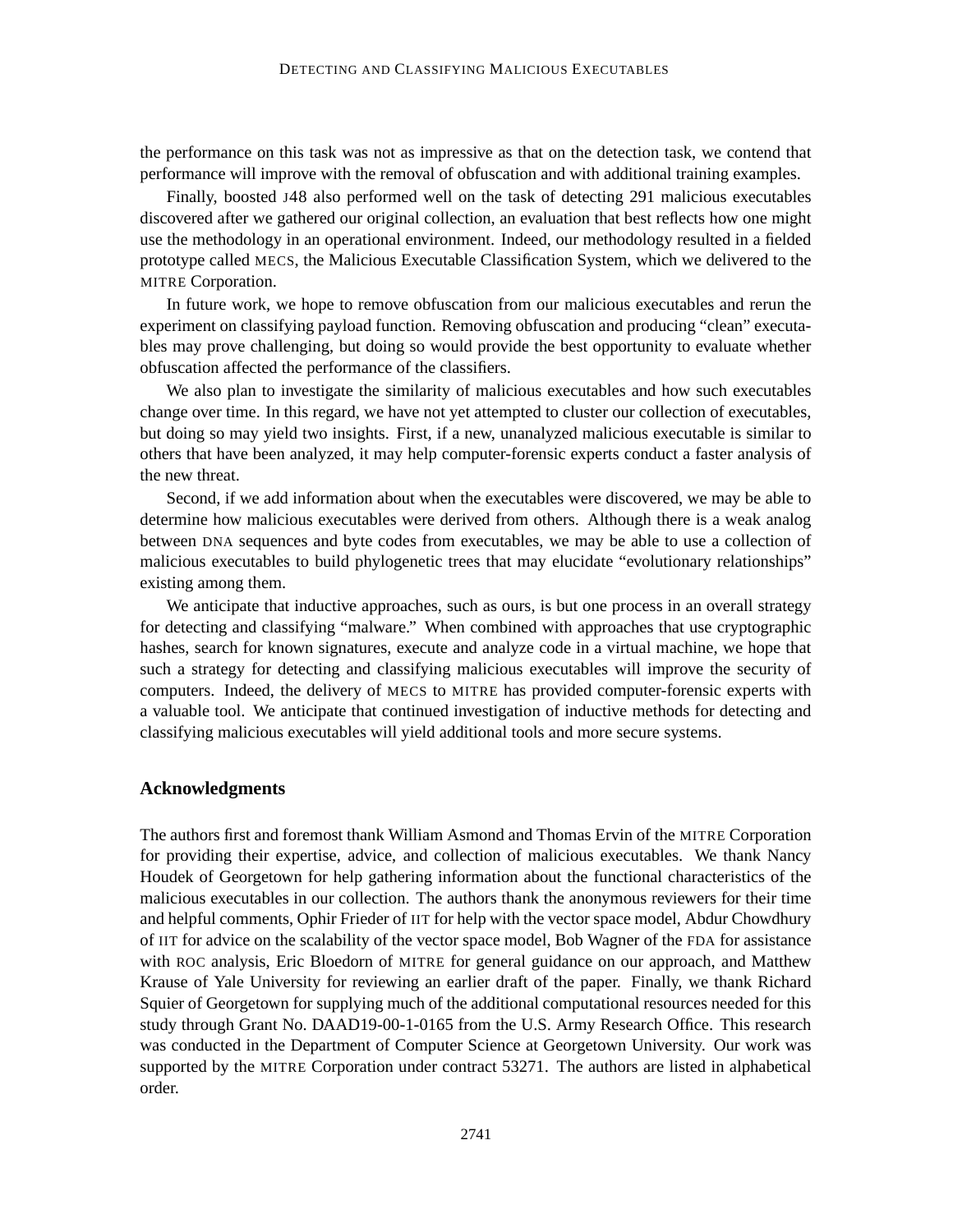## **References**

- D. W. Aha, D. Kibler, and M. K. Albert. Instance-based learning algorithms. *Machine Learning*, 6: 37–66, 1991.
- A. Aiken. MOSS: A system for detecting software plagiarism. Software, Department of Computer Science, University of California, Berkeley, http://www.cs.berkeley.edu/ aiken/moss.html, 1994.

Anonymous. *Maximum Security*. Sams Publishing, Indianapolis, IN, 4th edition, 2003.

- B. Bauer and R. Kohavi. An empirical comparison of voting classification algorithms: Bagging, boosting, and variants. *Machine Learning*, 36(1–2):105–139, 1999.
- B. E. Boser, I. Guyon, and V. Vapnik. A training algorithm for optimal margin classifiers. In *Proceedings of the Fourth Workshop on Computational Learning Theory*, pages 144–152, New York, NY, 1992. ACM Press.
- L. Breiman. Arcing classifiers. *The Annals of Statistics*, 26(3):801–849, 1998.
- M. Christodorescu and S. Jha. Static analysis of executables to detect malicious patterns. In *Proceedings of the Twelfth USENIX Security Symposium*, Berkeley, CA, 2003. Advanced Computing Systems Association.
- W. W. Cohen. Fast effective rule induction. In *Proceedings of the Twelfth International Conference on Machine Learning*, pages 115–123, San Francisco, CA, 1995. Morgan Kaufmann.
- T. G. Dietterich. An experimental comparison of three methods for constructing ensembles of decision trees: Bagging, boosting, and randomization. *Machine Learning*, 40(2):139–158, 2000.
- P. Domingos and M. J. Pazzani. On the optimality of the simple Bayesian classifier under zero-one loss. *Machine Learning*, 29:103–130, 1997.
- C. Drummond and R. C. Holte. Explicitly representing expected cost: An alternative to ROC representation. In *Proceedings of the Sixth ACM SIGKDD International Conference on Knowledge Discovery and Data Mining*, pages 198–207, New York, NY, 2000. ACM Press.
- S. Dumais, J. Platt, D. Heckerman, and M. Sahami. Inductive learning algorithms and representations for text categorization. In *Proceedings of the Seventh International Conference on Information and Knowledge Management*, pages 148–155, New York, NY, 1998. ACM Press.
- E. Durning-Lawrence. *Bacon is Shake-speare*. The John McBride Company, New York, NY, 1910.
- R. Fisher. The use of multiple measurements in taxonomic problems. *Annals of Eugenics*, 7:179– 188, 1936.
- Y. Freund and R. E. Schapire. Experiments with a new boosting algorithm. In *Proceedings of the Thirteenth International Conference on Machine Learning*, pages 148–156, San Francisco, CA, 1996. Morgan Kaufmann.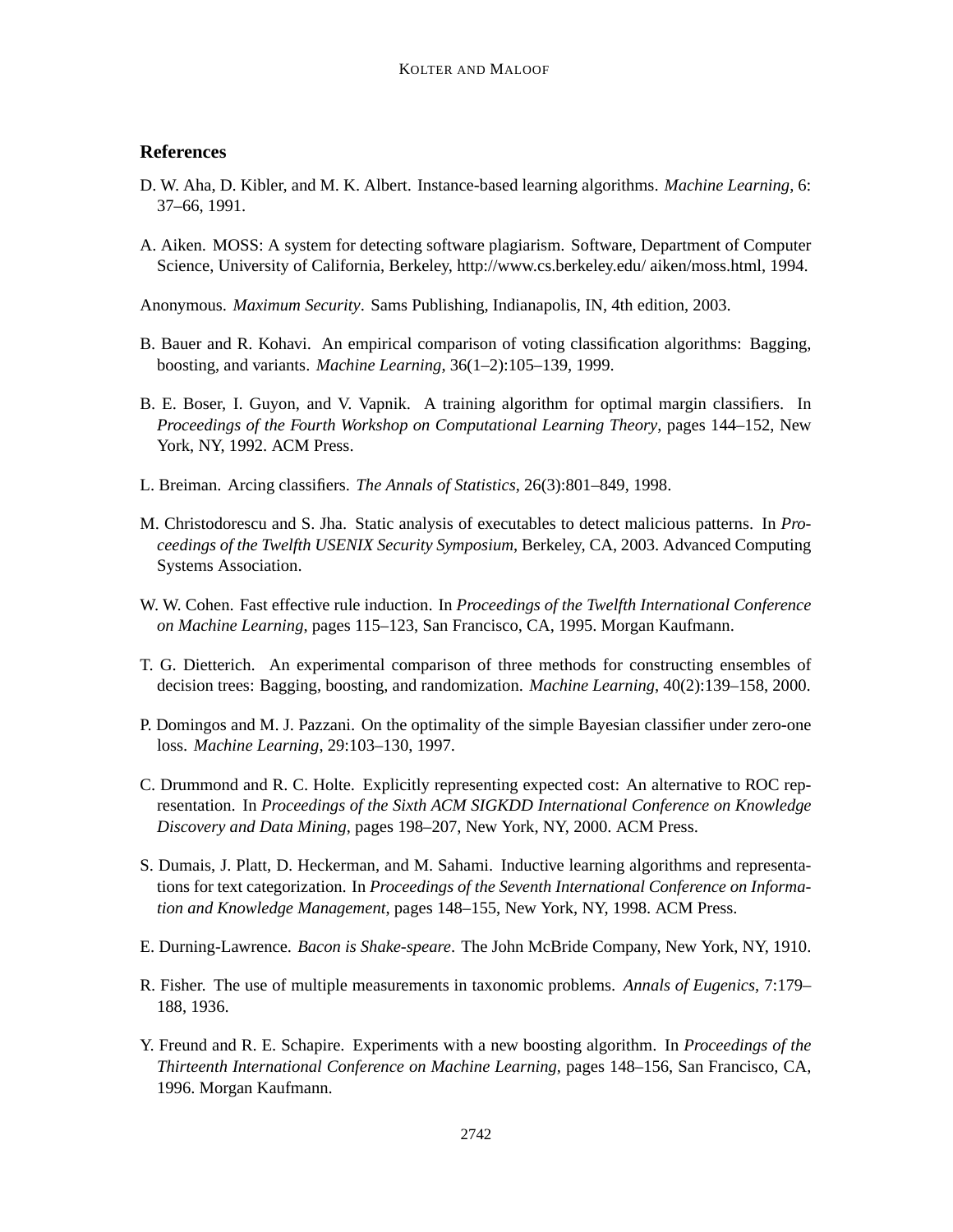- A. R. Gray, P. J. Sallis, and S. G. MacDonell. Software forensics: Extending authorship analysis techniques to computer programs. In *Proceedings of the Third Biannual Conference of the International Association of Forensic Linguists*, pages 1–8, Birmingham, UK, 1997. International Association of Forensic Linguists. URL citeseer.nj.nec.com/gray97software.html.
- D. Hand, H. Mannila, and P. Smyth. *Principles of data mining*. MIT Press, Cambridge, MA, 2001.
- A. K. Jain, R. P. W. Duin, and J. Mao. Statistical pattern recognition: A review. *IEEE Transactions on Pattern Analysis and Machine Intelligence*, 22(1):4–37, 2000.
- H. T. Jankowitz. Detecting plagiarism in student Pascal programs. *Computer Journal*, 31(1):1–8, 1988.
- T. Joachims. Text categorization with support vector machines: Learning with many relevant features. In *Proceedings of the Tenth European Conference on Machine Learning*, pages 487–494, Berlin, 1998. Springer.
- J. O. Kephart, G. B. Sorkin, W. C. Arnold, D. M. Chess, G. J. Tesauro, and S. R. White. Biologically inspired defenses against computer viruses. In *Proceedings of the Fourteenth International Joint Conference on Artificial Intelligence*, pages 985–996, San Francisco, CA, 1995. Morgan Kaufmann.
- B. Kjell, W. A. Woods, and O. Frieder. Discrimination of authorship using visualization. *Information Processing and Management*, 30(1):141–150, 1994.
- J. Z. Kolter and M. A. Maloof. Learning to detect malicious executables in the wild. In *Proceedings of the Tenth ACM SIGKDD International Conference on Knowledge Discovery and Data Mining*, pages 470–478, New York, NY, 2004. ACM Press.
- I. Krsul. Authorship analysis: Identifying the author of a program. Master's thesis, Purdue University, West Lafayette, IN, 1994.
- I. Krsul and E. Spafford. Authorship analysis: Identifying the authors of a program. In *Proceedings of the Eighteenth National Information Systems Security Conference*, pages 514–524, Gaithersburg, MD, 1995. National Institute of Standards and Technology.
- R. W. Lo, K. N. Levitt, and R. A. Olsson. MCF: A malicious code filter. *Computers & Security*, 14 (6):541–566, 1995. http://www.cs.columbia.edu/ids/mef/llo95.ps.
- M. E. Maron and J. L. Kuhns. On relevance, probabilistic indexing and information retrieval. *Journal of the Association of Computing Machinery*, 7(3):216–244, 1960.
- G. McGraw and G. Morisett. Attacking malicious code: A report to the Infosec Research Council. *IEEE Software*, pages 33–41, September/October 2000. http://www.cigital.com/ gem/malcode.pdf.
- C. E. Metz, Y. Jiang, H. MacMahon, R. M. Nishikawa, and X. Pan. ROC software. Web page, Kurt Rossmann Laboratories for Radiologic Image Research, University of Chicago, Chicago, IL, 2003. URL http://www-radiology.uchicago.edu/krl/roc\\_soft.htm.